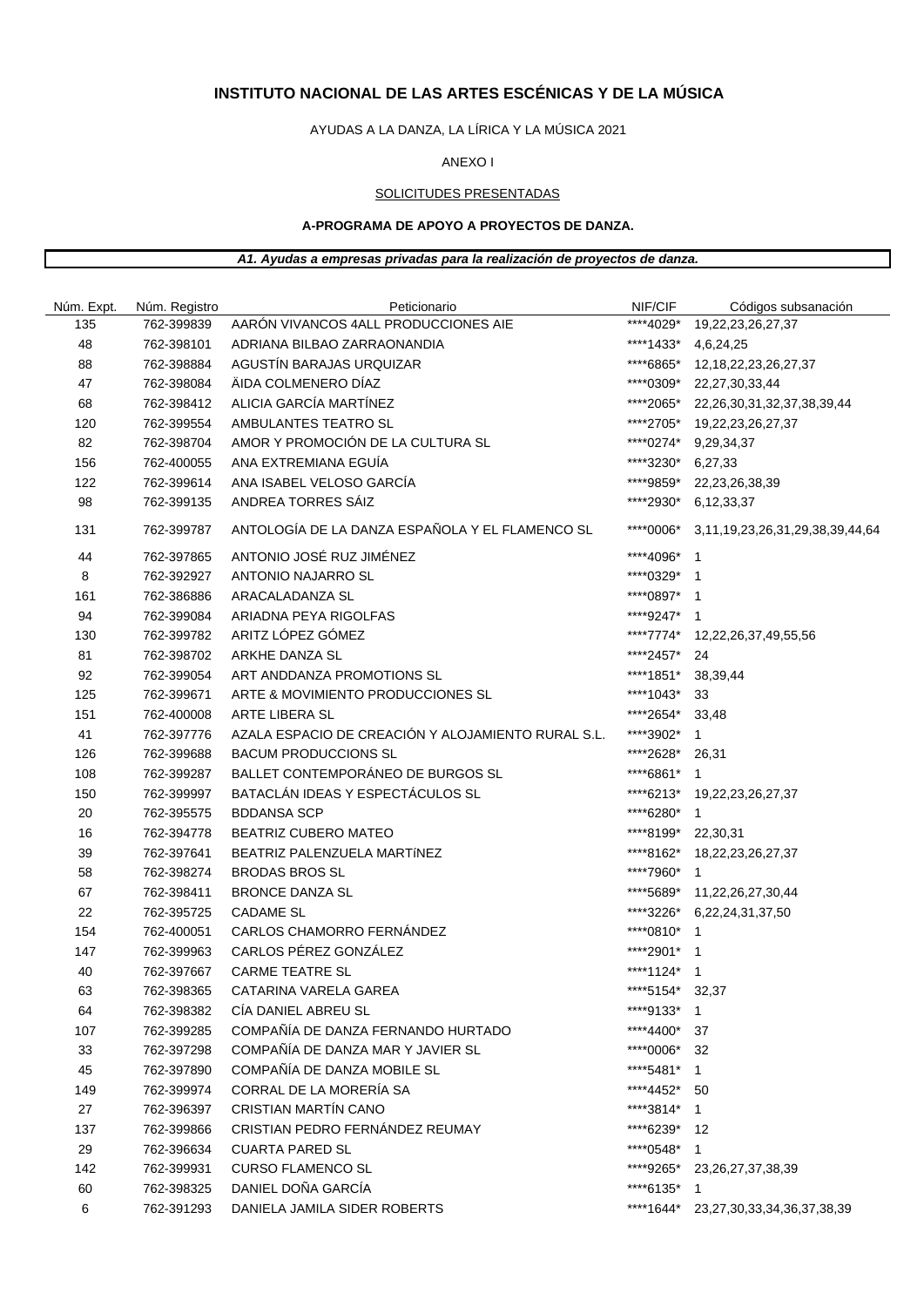| 157          | 762-400066 | DANNA RAZ                                 | ****3206*          | 22,26,37                          |
|--------------|------------|-------------------------------------------|--------------------|-----------------------------------|
| 51           | 762-398134 | DANZA LIÑÁN                               | ****4336*          | 27,44                             |
| 100          | 762-399140 | DANZA MOLINA SL                           | ****6746*          | 44                                |
| $\sqrt{5}$   | 762-391257 | DANZAOR CARMONA SL                        | ****4873*          | 1                                 |
| 50           | 762-398133 | DANZIBERIARTE SL                          | ****9572*          | $\overline{1}$                    |
| $\mathbf{1}$ | 762-388613 | DAVID JOSÉ PÉREZ HERNANDO                 | ****3504*          | $\mathbf 1$                       |
| 152          | 762-400029 | DAVID VENTOSA FUERTES                     | ****7857*          | -1                                |
| 23           | 762-395800 | DELTA ARTE Y MOVIMIENTO SL                | ****4739*          | 21                                |
| 112          | 762-399362 | DESTROY PRODUCCIONES SL                   | ****4108*          | 1                                 |
| 57           | 762-398218 | DOLORES FRANCISCA VALLESPÍ AUBA           | ****2997* 12       |                                   |
| 17           | 762-394806 | EL CURRO DT S COOP MAD                    | ****9974*          | $\mathbf{1}$                      |
| 89           | 762-398915 | ELENA CARRASCAL SLU                       |                    | ****9158* 37,38,39,44,64          |
| 54           | 762-398182 | <b>ENDIRECTO FT SL</b>                    | ****7217* 6,44,55  |                                   |
| 14           | 762-394715 | EQUIPO PRADILLO S COOP MAD                | ****2308*          | $\mathbf 1$                       |
| 91           | 762-398974 | ESTACIÓN TRANVÍA TEATRO SL                | ****0900*          | 1                                 |
|              | 762-398392 | ESTHER GONZÁLEZ-TABLAS MENÉNDEZ           | ****9400* 12,32,33 |                                   |
| 65           |            |                                           |                    |                                   |
| 99           | 762-399139 | ESTRATEGIAS PARA EL ARTE Y LA CULTURA SL  |                    | ****3473* 24,25,30,37,38,39,44,64 |
| 129          | 762-399761 | EVA HIERBABUENA SL                        |                    | ****7811* 23,27,30,37,38,39       |
| 123          | 762-399628 | EVENTOS CULTURALES DALMASES SL            |                    | ****7581* 22,24,30,50             |
| 74           | 762-398505 | <b>FABIEN THOMÉ---</b>                    | ****6267* 44       |                                   |
| 42           | 762-397793 | FAJARDO & PRIETO ESPECTÁCULOS SL          | ****2247*          | $\mathbf{1}$                      |
| 121          | 762-399563 | <b>FLAMENCO BARCELONA SL</b>              |                    | ****0504* 22,24,30,37,50          |
| 110          | 762-399326 | FLAMENCO FESTIVAL 2020 AIE                | ****2117*          | 56,64                             |
| 105          | 762-399241 | <b>FLAMENCO FESTIVAL SL</b>               | ****6852*          | 1                                 |
| 106          | 762-399267 | <b>FLAMENCO PARA RECORDAR SL</b>          | ****9684*          | 11, 19, 23, 27, 30, 37, 38, 39    |
| 56           | 762-398213 | FUENSANTA FRESNEDA GALERA                 | ****1957*          | 23,27,30                          |
| 72           | 762-398454 | <b>GABRIELA RAGU GONZÁLEZ</b>             | ****5563*          | 39                                |
| 115          | 762-399419 | <b>GADES PRODUCCIONES AIE</b>             | ****8178* 24,44    |                                   |
| 12           | 762-394000 | GESTION DE MEDIOS CULTURALES EXPRESA SL   | ****3406*          | $\mathbf{1}$                      |
| 118          | 762-399461 | GESTORA DE NUEVOS PROYECTOS CULTURALES SL | ****2406* 1        |                                   |
| 78           | 762-398653 | <b>GNP PRODUCCIONES CULTURALES SL</b>     | ****2561* 24,38,39 |                                   |
| 97           | 762-399121 | <b>GRETA GARCÍA JONSSON</b>               |                    | ****0986* 18,23,27,37,38,39       |
| 55           | 762-398188 | <b>HARRIET MACAULEY</b>                   | ****3233* 12,32,37 |                                   |
| 10           | 762-393355 | <b>HEALTH BEING S.L.</b>                  | ****7006*          | 4,11,37                           |
| 18           | 762-394889 | HUGO GUILHERME PIRES PEREIRA              | ****2425*          | $\mathbf{1}$                      |
| 36           | 762-397536 | <b>IBDDA CREACIONES SL</b>                | ****6382* 35,44    |                                   |
| 37           | 762-397596 | <b>IGOR BACOVICH</b>                      | ****5748*          | 1                                 |
| 141          | 762-399930 | IKER CARRERA PEÑA                         | ****9780*          | $\mathbf{1}$                      |
| 77           | 762-398647 | <b>ISABELLE LAUDENBACH</b>                | ****7927*          | 30                                |
| 96           | 762-399102 | ISRAEL GALVÁN COMPANY S.L.                | ****4660*          | 23,44                             |
| 136          | 762-399846 | <b>ITXASO ÁLVAREZ CANO</b>                | ****5508*          | 12, 18, 22, 23, 26, 27, 37        |
| 43           | 762-397862 | JAVIER FERNÁNDEZ MARTÍN                   | ****7446*          | 1                                 |
| 124          | 762-399640 | <b>JAVIER GUERRERO NIETO</b>              | ****8517*          | 12,23,37                          |
| 70           | 762-398444 | JESÚS ORTEGA SOLÍS                        | ****1279*          |                                   |
|              | 762-399969 | JESÚS RUBIO GAMO                          | ****1237*          | 18,22,23,26,27,37<br>44           |
| 148          |            | JOSÉ ANTONIO PORCEL PÉREZ                 |                    |                                   |
| 15           | 762-394720 |                                           | ****7738*          | $\mathbf{1}$                      |
| 71           | 762-398448 | JOSÉ MANUEL HUERTA RAYA                   | ****2026*          | 23,27,30,37,38,39                 |
| 80           | 762-398701 | JOSÉ MARÍA MALDONADO SEGUI                | ****2002*          | 12,44                             |
| 145          | 762-399945 | JOSÉ MARÍA RAMÍREZ RODRÍGUEZ              | ****5299*          | 12, 18, 22, 23, 27, 29, 30, 34    |
| 153          | 762-400033 | <b>JOSÉ MERINO ALDEA</b>                  | ****6183*          | 1                                 |
| 127          | 762-399691 | <b>JOSE OMAR MESA FRIAS</b>               | ****5906*          | 37                                |
| 84           | 762-398781 | <b>JUAN ALBERTO TORRES LARUMBE</b>        | ****1761*          | 1                                 |
| 139          | 762-399905 | <b>JUAN LUIS LEONISIO IGLESIAS</b>        |                    | ****9013* 22,23,27,33,50          |
| 61           | 762-398347 | <b>KITING KITA SL</b>                     | ****1183*          | 27                                |
| 159          | 762-400072 | LA DEL PONCHO ROJO AIE                    | ****0466*          | 22, 24, 30, 38, 39, 44            |
| 21           | 762-395641 | LA FUNDICIÓN GESTIÓN DE PROYECTOS SLU     | ****1445*          | 22                                |
| 4            | 762-390665 | LA NAVE DEL DUENDE SL                     | ****7671*          | 34,50                             |
|              |            |                                           |                    |                                   |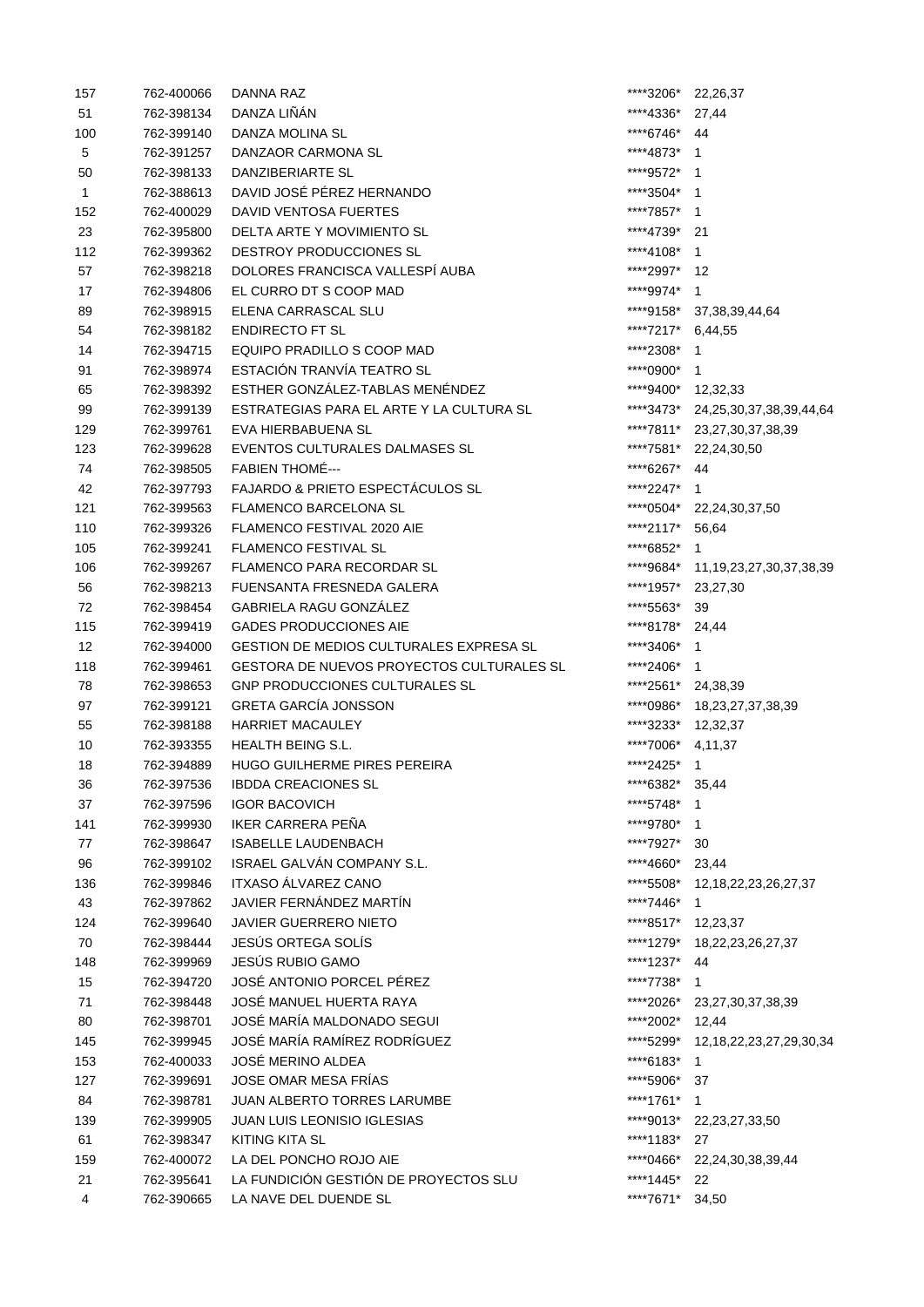| 73             | 762-398494 | LA VERONAL SL                                                         | ****3367*       | 19,44                                                 |
|----------------|------------|-----------------------------------------------------------------------|-----------------|-------------------------------------------------------|
| 11             | 762-393383 | LAMOV BALLET SOCIEDAD LIMITADA                                        | *****2740*      | 30                                                    |
| 144            | 762-399942 | LE CORPS DULAN PRODUCCIONES TEATRALES Y<br><b>CINEMATOGRAFICAS SL</b> | ****4168*       | 11, 19, 22, 23, 25, 26, 29, 30, 31, 33,<br>34, 37, 44 |
| 104            | 762-399240 | LED SILHOUETTE SL                                                     | ****6779*       | -1                                                    |
| 9              | 762-393136 | LOSDEDAE SOCIEDAD LIMITADA                                            | ****8745*       | -1                                                    |
| 140            | 762-399906 | LOWLAND PERFORMING ARTS S.L.                                          | ****9493*       | $\overline{1}$                                        |
| 83             | 762-398721 | LUCÍA MAROTE TREJOS                                                   | ****2924*       | 33                                                    |
| 143            | 762-399936 | LUIS MIGUEL DEL VALLE FERNÁNDEZ                                       | ****8456*       | 6, 12, 22, 27, 30, 39, 44                             |
| 103            | 762-399231 | MAL PELO, SCCL                                                        | *****2648*      | 55                                                    |
| 35             | 762-397438 | <b>MALUMALUGA SL</b>                                                  | ****9768*       | 28,35,44                                              |
| 138            | 762-399885 | MARCO ANTONIO FLORES MACÍAS                                           | ****5569*       | 23,38,39,44                                           |
| 111            | 762-399349 | MARÍA DEL MAR DIONISIA ESPINILLA GARCÍA                               |                 | ****1816* 12,18,22,23,26,27,37                        |
| 87             | 762-398856 | MARÍA DEL PILAR MEDINA GARCÍA                                         |                 | ****6806* 12,27,33,34                                 |
| 49             | 762-398112 | MARÍA JOSÉ CASES GUERRERO                                             | ****3470* 33,49 |                                                       |
| 163            | 762-399719 | MARIANA DE PAULA FERREIRA                                             | ****6384* 7     |                                                       |
| 38             | 762-397599 | MARIO BERMÚDEZ GIL                                                    | ****6495* 33    |                                                       |
| 28             | 762-396606 | MEDIART PRODUCCIONES SL                                               | ****3250*       | 6,22,27,30,40                                         |
| 116            | 762-399444 | MEYLING AIZA BISOGNO EP HERVET                                        | ****1716*       | 37                                                    |
| 155            | 762-400052 | MIKEL ARISTEGUI TELLO                                                 | ****3790*       | 22,29,31,33,48                                        |
| 31             | 762-396784 | MJ SOLEÁ PRODUCCIONES SL                                              | ****6161*       | 37,39                                                 |
| 53             | 762-398159 | <b>NEODANS SC</b>                                                     | ****6642*       | $\mathbf{1}$                                          |
| 76             | 762-398564 | NEPTUNO SCHOW SL                                                      | ****4329*       | 24,29,30,34,38,39,40                                  |
| 59             | 762-398285 | NEXUS DANCE COMPANY, SOCIEDAD LIMITADA                                | ****9307*       | 19,23,27,29.34,37,38,39                               |
| 79             | 762-398656 | NOVAGALEGADEDANZA SLU                                                 | ****4246*       | $\overline{1}$                                        |
| 93             | 762-399063 | NUEVO BALLET ESPAÑOL SL                                               | ****6796*       | $\mathbf{1}$                                          |
| 13             | 762-394421 | NUEVO ESPACIO ESCÉNICO SL                                             | ****3683*       | -1                                                    |
| 101            | 762-399155 | <b>OLGA RAMOS PERICET</b>                                             | *****2798*      | 18,23,37,38,39,44                                     |
| 26             | 762-396332 | P.A. GESTIÓN - LA FUNDICIÓN, SL                                       | ****1239*       | 50                                                    |
| 19             | 762-394962 | PAULA GÓMEZ QUINTANA                                                  | ****8931*       | $\mathbf{1}$                                          |
| 146            | 762-399951 | PISTA CATRO PRODUCTORA DE SOÑOS SL                                    |                 | ****3721* 11,23,31,39                                 |
| 132            | 762-399802 | PLANNING BUSINESS WORLD SL                                            | ****8581*       | 3,11,19,23,26,29,31,38,39,44,64                       |
| 85             | 762-398845 | PRODUCCIONES XENOX SL                                                 | ****4229* 1     |                                                       |
| 52             | 762-398139 | PROVISIONAL DANZA SL                                                  | ****4443* 1     |                                                       |
| 102            | 762-399228 | PROYECTOS CINCOHERMANOS SL                                            |                 | ****4208* 11,33,37,50                                 |
| 2              | 762-389814 | QUE TAL ESTAS SL                                                      | ****7905*       | $\mathbf{1}$                                          |
| $\overline{7}$ | 762-392592 | RAFAELA CARRASCO RIVERO                                               | ****8864*       | 44                                                    |
| 117            | 762-399456 | REBECA GARCÍA CELDRÁN                                                 | ****0137*       | 23,27,44                                              |
| 114            | 762-399413 | RENEDO JOHNSEY, SL                                                    |                 | ****6571* 11,24,25,28,33,39,44,64                     |
| 90             | 762-398956 | ROBERTO OLIVÁN PERFORMING ARTS SL                                     | ****7473* 1     |                                                       |
| 158            | 762-400069 | ROSA MIREIA PLASENCIA FENOLLOSA                                       | ****4098* 44    |                                                       |
| 32             | 762-397114 | ROSELAND MUSICAL SL                                                   | ****5033*       | $\overline{1}$                                        |
| 133            | 762-399814 | SARA CANO DURÁN                                                       | ****6345*       | $\mathbf 1$                                           |
| 134            | 762-399835 | <b>SHARON FRIDMAN</b>                                                 | ****6832* 44    |                                                       |
| 69             | 762-398430 | SILENCIO RASGADO SL                                                   | ****5227*       | 11, 19, 22, 23, 34                                    |
| 128            | 762-399702 | SILVIA BATET LLADRÓ                                                   | ****9865*       | 12                                                    |
| 162            | 762-399198 | SMART IBÉRICA DE IMPULSO EMPRESARIAL S.COOP.AND.                      | ****6541*       | 7,27,30,33,37,38,39,58,64                             |
| 95             | 762-399089 | SNEO MESTIZAJE PROJECTS SL                                            | ****5925*       | 44                                                    |
| 46             | 762-397903 | SOCIETAT DOCTOR ALONSO SLU                                            | *****5396*      | $\mathbf{1}$                                          |
| 24             | 762-395981 | SOL PICÓ CIA DE DANZA SL                                              | ****3076*       | -1                                                    |
| 34             | 762-397365 | SOM-HI FILMS S.L.                                                     | ****0625*       | 20,22,23,30,42                                        |
| 62             | 762-398357 | SUITE ESPAÑOLA DANZA Y FLAMENCO VIVO SL                               | ****7093*       | 44                                                    |
| 66             | 762-398403 | SUSANA LUPIAÑEZ CREACIONES Y PRODUCCIONES 2016 SL                     | ****1233*       | 40,44                                                 |
|                |            |                                                                       |                 |                                                       |
| 25             | 762-396289 | TABERNA FLAMENCA EL CORTIJO SL                                        | ****6081*       | 37,50                                                 |
| 160            | 762-395808 | TEATRO DE LO INESTABLE DE VALENCIA SL                                 | ****9062*       | 7,33                                                  |
| 86             | 762-398854 | <b>TEATRO ENSALLE SLL</b>                                             | ****2024*       | 50                                                    |
| 119            | 762-399497 | TEATRO VICTORIA CÍA NÓMADA SL                                         | ****5611*       | 26,44,50                                              |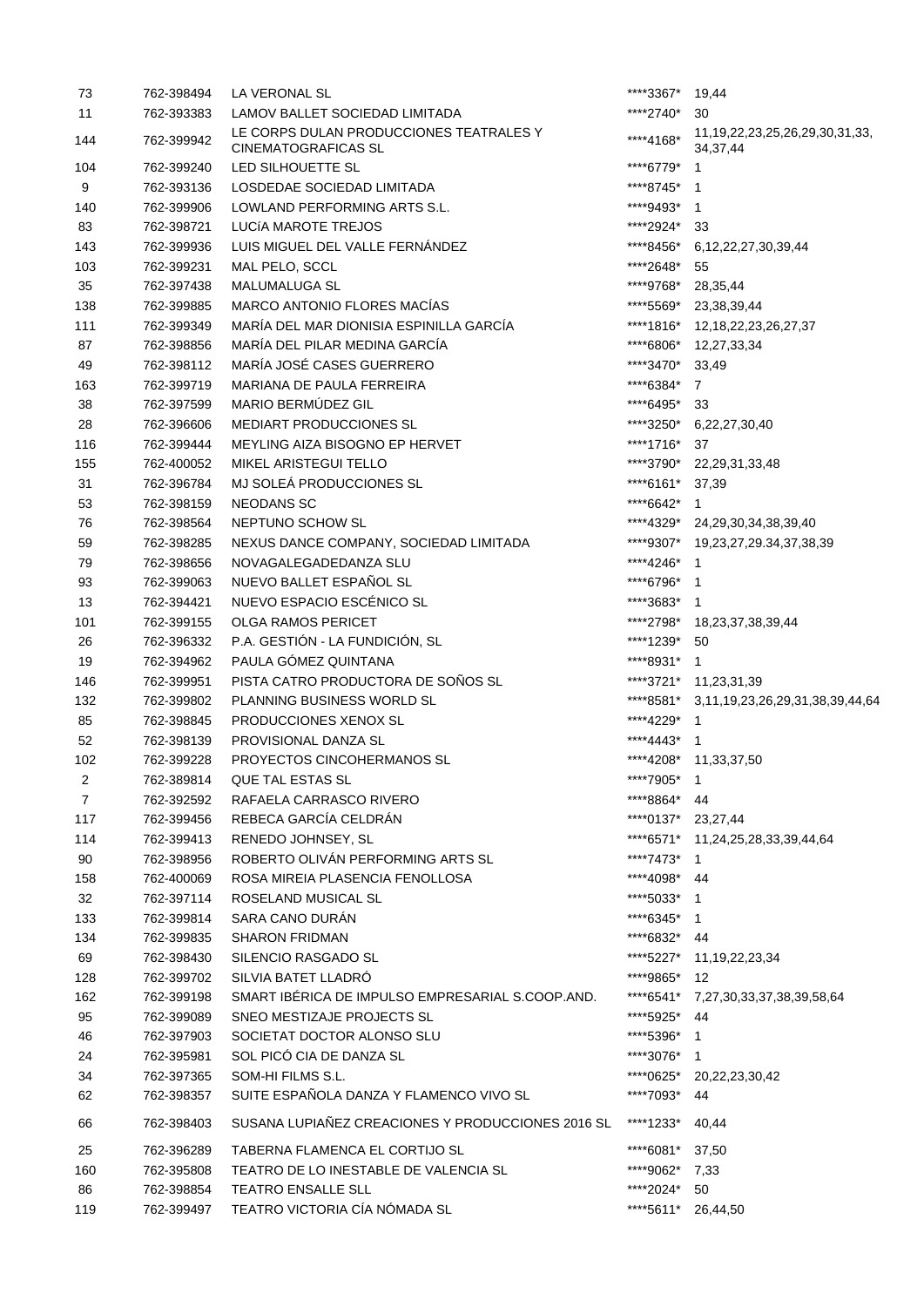| 30  | 762-396636 | THOMAS NOONE DANCE S.L.U.      | ****7837* 44       |                                   |
|-----|------------|--------------------------------|--------------------|-----------------------------------|
| 109 | 762-399298 | VANESA AIBAR GALLEGO           |                    | ****5974* 22,23,26,27,30,38,39,44 |
| 75  | 762-398522 | VERÓNICA CENDOYA SERRA         | ****1052* 37       |                                   |
|     | 762-390231 | YSARCA SL                      | ****8345* 26.29.31 |                                   |
| 113 |            | 762-399412    ZIG ZAG DANZA SL |                    | ****4029* 19,22,23,26,27,38       |
|     |            |                                |                    |                                   |

|  |  |  | A2. Ayudas a entidades sin ánimo de lucro para la realización de proyectos de danza. |  |
|--|--|--|--------------------------------------------------------------------------------------|--|
|--|--|--|--------------------------------------------------------------------------------------|--|

| Núm. Expt.     | Núm. Registro | Peticionario                                                              | NIF/CIF             | Códigos subsanación          |
|----------------|---------------|---------------------------------------------------------------------------|---------------------|------------------------------|
| 36             | 762-397775    | "DANTZAZ"DANTZA GARATZEKO ELKARTEA                                        | ****8063*           | 37                           |
| 70             | 762-398826    | ACCES L'ANIMAL A L'ESQUENA                                                | ****8526*           | $\overline{1}$               |
| 47             | 762-398072    | <b>AKANTAROS</b>                                                          | ****4723*           | 30, 45                       |
| 48             | 762-398098    | ARTES ESCÉNICAS PARA LA INFANCIA Y LA JUVENTUD<br><b>ASSITEJ</b>          | ****8171*           | 23, 27, 37                   |
| 69             | 762-398817    | ASOC ACADEMIA DE LAS ARTES ESCÉNICAS DE ESPAÑA                            | ****5750*           | 34                           |
| 73             | 762-398930    | ASOC CANTABRIA MOVIMIENTO EN RED                                          | ****6384*           | $\overline{\phantom{0}}$     |
| 4              | 762-390340    | ASOC CENTRO COREOGRAFICO DE LA GOMERA MARTIN<br><b>PADRON</b>             | ****2732*           | $\overline{1}$               |
| 16             | 762-394371    | ASOC COMPAÑIA DE DANZA MOBILE                                             | ****9451*           | -32                          |
| 62             | 762-398441    | ASOC CULTURA COORDINADORA DE SALAS ALTERNATIVAS                           | ****8292*           | $\overline{1}$               |
| 87             | 762-399615    | ASOC CULTURAL AMORAMAR DANZA ARTE SALUD &<br><b>EDUCACION</b>             | ****1976*           | 11, 34, 37, 45               |
| 21             | 762-394990    | ASOC CULTURAL CARAB                                                       | ****0317* 1         |                              |
| 28             | 762-396411    | ASOC CULTURAL COMPAÑÍA BARCELONA FLAMENCO<br><b>BALLET</b>                | ****3250* 7, 38, 44 |                              |
| 13             | 762-393636    | ASOC CULTURAL DANZA EN PLURAL                                             | ****9364*           | 32                           |
| 38             | 762-397783    | ASOC CULTURAL EL CLIMAMOLA                                                | ****5028*           | 32, 45                       |
| 20             | 762-394723    | ASOC CULTURAL KUKAI                                                       | ****8087*           | 37, 44                       |
| 92             | 762-399820    | ASOC CULTURAL PARA LA INTEGRACION SOCIAL DIVERSOS                         |                     | ****5689* 11, 27, 33, 45, 48 |
| 37             | 762-397780    | ASOC CULTURAL PEL DESENVOLUPAMENT DE LA CULTURA<br>I LES ARTS TAUTOLÓGICO | ****4788*           | $\overline{\mathbf{1}}$      |
| 42             | 762-397925    | ASOC DANZA CONTEMPORANEA X                                                | ****3807*           | 27, 32, 30, 34               |
| 43             | 762-397992    | ASOC DE ARTISTAS DEL MOVIMIENTO PIEDEBASE                                 | ****1940*           | 32, 45                       |
| 45             | 762-398047    | ASOC DE COMPAÑIAS Y EMPRESAS DE DANZA EMPRENDO<br><b>DANZA</b>            | *****2461*          | $\overline{1}$               |
| 40             | 762-397873    | ASOC DE DANZA LA PHÁRMACO                                                 | ****8701*           | 44                           |
| 85             | 762-399446    | ASOC DE FESTIVALES FLAMENCOS                                              | ****8477*           | 64                           |
| 30             | 762-397142    | ASOC DE PROFES. Y CIAS. PARA DESARROLLO DANZA                             | ****3610*           | 32                           |
| 94             | 762-399882    | ASOC DE PROFESIONALES DE LA DANZA DE LA COMUNIDAD<br><b>DE MADRID</b>     | ****0596*           | 32                           |
| $\overline{7}$ | 762-391503    | ASOC DES CRE COREO BETA PUBLICA                                           | ****9750*           | 11                           |
| 33             | 762-397538    | ASOC DINA DANZA                                                           | ****0568*           | 6                            |
| 61             | 762-398416    | ASOC ENCLAVEDANZA                                                         | ****6028*           | 37                           |
| 50             | 762-398113    | ASOC ESCUELA DE FLAMENCO DE ANDALUCIA                                     | ****7277* 6, 19, 45 |                              |
| 60             | 762-398406    | ASOC ESENCIA DANZA                                                        | ****1933* 6         |                              |
| 51             | 762-398152    | ASOC ESPAÑOLA DE ORGANIZADORES DE FOLKLORE                                | ****5567*           | $\overline{\phantom{1}}$     |
| 10             | 762-392892    | ASOC I D INICIATIVAS DANZA                                                | ****1799* 1         |                              |
| 67             | 762-398691    | <b>ASOC PCCVL</b>                                                         | ****3923*           | 26, 27                       |
| 95             | 762-399901    | ASOC PROFESIONALES DE LA DANZA                                            | ****8609*           | $\overline{1}$               |
| 49             | 762-398107    | ASOC TRASPEDIANTE CULTURA                                                 | ****7469*           | $\overline{1}$               |
| 55             | 762-398228    | ASOC. TRANSDISCIPLINAR REVERSO                                            | ****9816*           | 27, 32                       |
| 93             | 762-399879    | ASOCIACIÓN ÁFRICA MOMENT                                                  | ****5318*           | 11, 27, 37, 45               |
| 59             | 762-398375    | ASOCIACION CULTURAL COLECTIVO RPM                                         | *****2926*          | 9                            |
| 56             | 762-398248    | ASOCIACIÓN CULTURAL DANZA PARA TODOS                                      |                     | ****1765* 11, 19, 38, 45     |
| 91             | 762-399741    | ASOCIACIÓN CULTURAL ESCUELA CANARIA DE MÚSICA Y<br><b>DANZA</b>           | ****0147*           | 24, 33, 37, 45               |
| 86             | 762-399531    | ASOCIACIÓN CULTURAL FLAMENCA QUIMERA                                      |                     | ****7766* 11, 24, 45         |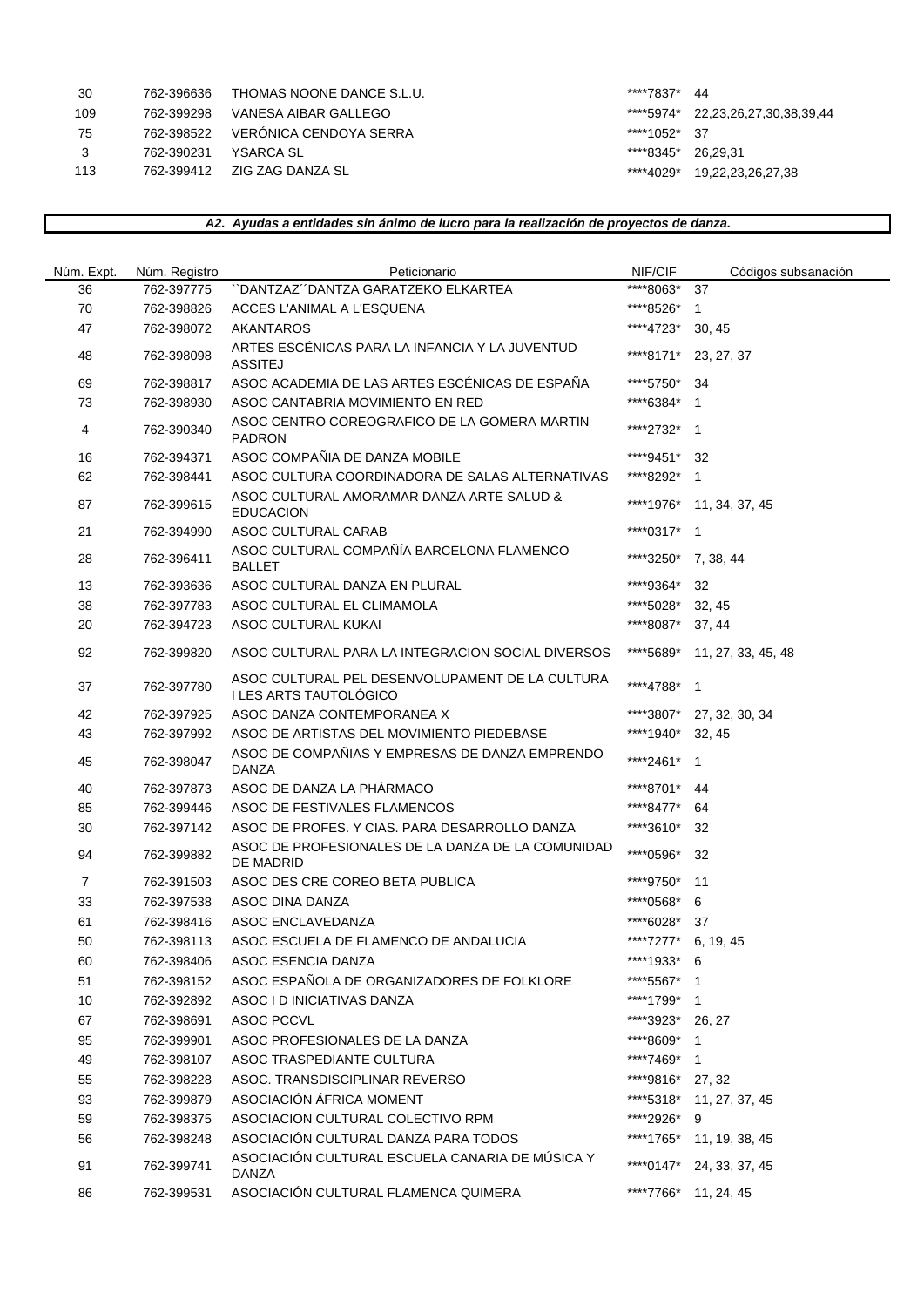| 12     | 762-393547               | ASOCIACION CULTURAL LAS VOCES HUMANAS                                                           | ****3048* 1                   |                                    |
|--------|--------------------------|-------------------------------------------------------------------------------------------------|-------------------------------|------------------------------------|
| 64     | 762-398563               | ASOCIACIÓN CULTURAL NISHELMA CIA.                                                               |                               | ****1534* 5, 9, 11, 30, 38         |
| 66     | 762-398617               | ASOCIACIÓN CULTURAL RED DE TEATROS ALTERNATIVOS                                                 | ****7403*                     | -1                                 |
| 97     | 762-399992               | ASOCIACION DANZA A NUESTRO RITMO                                                                | ****5967*                     | -1                                 |
| 11     | 762-393356               | ASOCIACION DANZA DOWN                                                                           | ****8001* 1                   |                                    |
| 96     | 762-399947               | ASOCIACIÓN DE ARTISTAS PROFESIONALES DEL<br>FLAMENCO UNIÓN FLAMENCA                             |                               | ****7741* 11, 27, 37               |
| 29     | 762-396671               | ASOCIACION DE COROS Y DANZAS MAZANTINI DE CIUDAD<br><b>REAL</b>                                 | ****1178*                     | 23                                 |
| 32     | 762-397453               | ASOCIACIÓN FESTIVALES EN RED                                                                    | ****9765*                     | 22, 26, 37                         |
| 17     | 762-394524               | ASOCIACIÓN FRÁGILES DANZA                                                                       | ****5612*                     | 32, 46, 48                         |
| 72     | 762-398925               | ASOCIACION JAVIERCULTURAL                                                                       | ****0897*                     | 23, 45                             |
| 3      | 762-390173               | ASOCIACIÓN RAÍCES DEL FOLKLORE ARAGONÉS                                                         | ****6106*                     | 1                                  |
| 77     | 762-399184               | ASSOCIACIO AGITART                                                                              | ****1815*                     | $\overline{1}$                     |
| 26     | 762-396179               | ASSOCIACIO CERCLE DE CULTURA TRADICIONAL I<br>POPULAR MARBOLENY                                 | ****0137*                     | $\overline{1}$                     |
| 63     | 762-398544               | ASSOCIACIO CULTURAL ESCENA ACTIVA                                                               | ****5120*                     | 44                                 |
| 99     | 762-400023               | ASSOCIACIO CULTURAL HORT ART EN MOVIMENT                                                        | ****4462*                     | 45                                 |
| 27     | 762-396305               | ASSOCIACIO CULTURAL PEL DESENVOLUPAMENT<br><b>D'ACTIVITATS COREOGRAFIQUES</b>                   | ****0163*                     | 7,31                               |
| 25     | 762-396143               | ASSOCIACIO CULTURAL PEL FOMENT DE LAS ARTS<br>ESCENIQUES EL SITIAL BLAU                         | ****8404*                     | 23, 37                             |
| 52     | 762-398181               | ASSOCIACIO CULTURAL TUDANZAS                                                                    | ****6165*                     | 9, 45                              |
| 98     | 762-400022               | ASSOCIACIO D'ENSENYAMENTS DE DANSA ESPANYOLA DE<br><b>CATALUNYA</b>                             | ****6118*                     | 34, 45                             |
| 15     | 762-394313               | ASSOCIACIO DE PROFESSIONALS DE LA DANSA DE<br>CATALUNYA                                         | ****9367*                     | $\overline{\phantom{1}}$           |
| 68     | 762-398696               | ASSOCIACIO DE PROFESSIONALS DE LA DANSA DE LA<br>COMUNITAT VALENCIANA                           | ****4018*                     | 37                                 |
| 80     | 762-399243               | ASSOCIACIO EIMA DANSA                                                                           | ****7977*                     | 19,22,33                           |
| 81     | 762-399261               | ASSOCIACIO EIMA DANSA                                                                           | ****7977*                     | 9,19,22                            |
| 88     | 762-399679               | ASSOCIACIO GAMBARU                                                                              | ****2814*                     | 37, 45                             |
| 19     | 762-394658               | ASSOCIACIO LASANTA PER LES CREACIONS ESCENIQUES I<br><b>AUDIOVISUALS</b>                        | ****4037*                     | 37                                 |
| 83     | 762-399372               | ASSOCIACIO UNAIUNA                                                                              | ****1450*                     | 33                                 |
| 71     |                          | ASSOCIAZIONE CULTURALE PUNTO FLAMENCO                                                           | ****2450*                     | $\mathbf 1$                        |
| 75     | 762-399059               | <b>BATBOX PRODUCTIONS</b>                                                                       | ****9774* 1                   |                                    |
| 14     | 762-393941               | <b>BLINK FLASH</b>                                                                              | ****0719* 37                  |                                    |
| 79     | 762-399216               | CAJA DE BURGOS FUNDACIÓN BANCARIA                                                               |                               | ****0078* 11, 19, 23, 27, 37       |
| 57     | 762-398261               | CENTRO LATINOAMERICANO DE CREACION E<br>INVESTIGACION TEATRAL DE ESPAÑA CELCIT ESPAÑA           | ****0441* 1                   |                                    |
| 89     | 762-399712               | DOROTHY MICHAELS ASOCIACIÓN CULTURAL                                                            |                               | ****5345* 11, 19, 23, 37, 44, 45   |
| 84     | 762-399405               | EL GENERADOR ART I CREACIO CULTURAL                                                             | ****2570*                     | -1                                 |
| 100    | 762-400046               | EN LUGAR DE CREACION                                                                            |                               | ****7014* 11, 19, 23, 26, 27, 45   |
| 24     | 762-396047               | <b>ESBART CIUTAT COMTAL</b>                                                                     | ****9401*                     | 6, 11, 37, 46                      |
| 8<br>2 | 762-392597<br>762-390169 | FEDERACIÓN DE ASOCIACIONES DE COROS Y DANZAS<br>FEDERACIÓN ESPAÑOLA DE AGRUPACIONES DE FOLCLORE | ****6780*<br>****6556* 27, 33 | $\mathbf{1}$                       |
| 35     | 762-397744               | FEDERACIÓN ESTATAL DE ASOCIACIONES DE COMPAÑÍAS Y                                               | ****4772*                     | $\overline{\phantom{0}}$ 1         |
| 22     | 762-395245               | EMPRESAS PROFESIONALES DE DANZA<br><b>FUNDACION ATENA</b>                                       | ****1166* 1                   |                                    |
| 34     | 762-397578               | FUNDACIÓN MARÍA PAGÉS                                                                           | ****9473* 1                   |                                    |
| 90     | 762-399263               | FUNDACION YEHUDI MENUHIN ESPAÑA                                                                 | ****6028*                     | 37                                 |
| 23     | 762-395399               | GRUPO COROS Y DANZAS DE LORCA                                                                   | ****6063* 1,57                |                                    |
| 46     | 762-398053               | GRUPO DE CIUDADES PATRIMONIO DE LA HUMANIDAD DE<br>ESPAÑA DE AVILA                              | ****2714* 1                   |                                    |
| 5      | 762-390420               | GRUPO FOLKLÓRICO ARA DE MADRID                                                                  | *****3794*                    | 11, 19, 22, 23, 26, 27, 33, 37, 45 |
| 74     | 762-399027               | <b>INSTITUTO STOCOS</b>                                                                         | ****4672*                     | 19, 23                             |
| 54     | 762-398219               | <b>IRON SKULLS CO</b>                                                                           | ****1063*                     | 44                                 |
| 53     | 762-398209               | JOVE COMANYA DE DANSA DE GAVÀ                                                                   |                               | ****0692* 11, 34, 37               |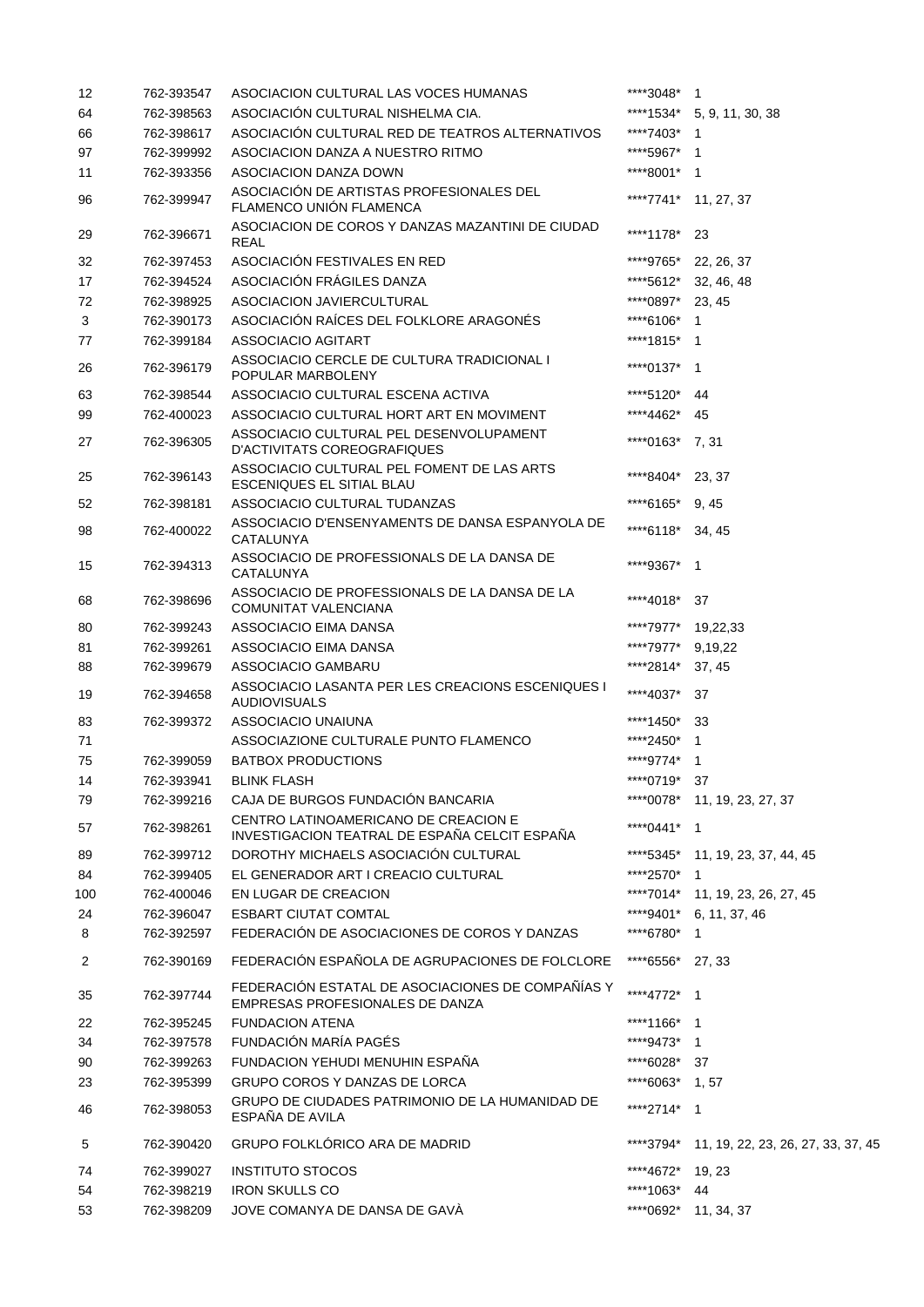| 41 | 762-397875 | <b>LA KORSIA</b>                               | ****8901*  | 44    |
|----|------------|------------------------------------------------|------------|-------|
|    | 762-387085 | MJH DIFERENCIAS EDUCATIVAS                     | ****8441*  | 1     |
| 39 | 762-397847 | MOSTRA VIVA CINEMA DEL MEDITERRANI             | ****1195*  | 11.32 |
| 58 | 762-398320 | PASO A 2 PLATAFORMA COREOGRAFICA ASOC CULTURAL | ****0562*  | 1     |
| 18 | 762-394538 | PUERTAS ABIERTAS                               | ****6058*  | 37    |
| 82 | 762-399302 | RAQSCENE ASOC                                  | ****6490*  | 1     |
| 9  | 762-392618 | RITMOS DEL MUNDO ASOC CULTURAL                 | ****3060*  | 1     |
| 78 |            | STICHTING/FUNDACIÓN FLAMENCO BIËNNALE          | ****14B0*  | -1    |
| 44 | 762-398029 | TAI I TAI                                      | *****2298* | 27.33 |
| 6  | 762-390541 | ULTIMA VÉRTEBRA                                | ****5978*  | 1     |
| 76 | 762-399082 | UNIVERSIDAD DE NAVARRA                         | ****8001*  | 1     |
| 65 | 762-398582 | VENTANA ABIERTA, ARTE CULTURA PERSONAS         | ****5563*  | 23    |
| 31 | 762-397396 | <b>VORTEX ASSOCIACIO</b>                       | ****8345*  | 27.32 |
|    |            |                                                |            |       |

# *A3. Ayudas a entidades públicas para la realización de proyectos de danza*

| Núm. Expt. | Núm. Registro | Peticionario                                                                | NIF/CIF     | Códigos subsanación |
|------------|---------------|-----------------------------------------------------------------------------|-------------|---------------------|
| 2          | 762-395901    | AJUNTAMENT DE TERRASSA                                                      | ****7900*   | 1                   |
| 13         | 762-399322    | AUDITORIO DE TENERIFE SA UNIPERSONAL                                        | ****4325*   |                     |
| 5          | 762-397078    | AYUNTAMIENTO DE COSLADA                                                     | ****4900*   | 11, 37              |
| 14         | 762-399397    | AYUNTAMIENTO DE GARACHICO                                                   | ****1500*   |                     |
| 9          | 762-398637    | AYUNTAMIENTO DE GÓJAR                                                       | ****8600*   | 19, 25, 34          |
| 8          | 762-397598    | AYUNTAMIENTO DE OLOT                                                        | *****2100*  | 1                   |
| 6          | 762-397319    | AYUNTAMIENTO DE ORCERA                                                      | ****6500*   | 11, 34, 37          |
| 7          | 762-397350    | AYUNTAMIENTO DE PINTO                                                       | ****1300*   | 27, 49, 56          |
| 15         | 762-399664    | AYUNTAMIENTO DE VILCHES                                                     | ****9400*   |                     |
| 10         | 762-398901    | FUNDACIÓN CIDADE DA CULTURA DE GALICIA                                      | *****2164*  |                     |
| 4          | 762-396351    | FUNDACIÓN CULTURAL UNIVERSITARIA PARA LAS ARTES<br>DE JEREZ                 | ****1992* 1 |                     |
| 12         | 762-399152    | FUNDACIÓN MUNICIPAL DE CULTURA, EDUCACIÓN Y<br>UNIVERSIDAD POPULAR DE GIJÓN | ****2405*   | -1                  |
| 11         | 762-399015    | INSTITUT VALENCIÀ DE CULTURA                                                | ****5132*   |                     |
|            | 762-395203    | PROMOCIÓN DE LA CIUDAD DE LAS PALMAS DE GRAN<br>CANARIA S.A.                | ****5073*   | 1                   |
| 3          | 762-395909    | TEATRO CERVANTES DE MÁLAGA E INICIATIVAS<br>AUDIOVISUALES S.A.              | *****3696*  |                     |

## **B-PROGRAMAS DE APOYO A PROYECTOS DE LÍRICA Y MÚSICA.**

 *B1. Ayudas a empresas privadas para la realización de proyectos de lírica y música.*

| Núm. Expt. | Núm. Registro | Peticionario                     | NIF/CIF    | Códigos subsanación |
|------------|---------------|----------------------------------|------------|---------------------|
| 64         | 762-396388    | 10D10 SOLUCIONES ACERTADAS SLL   | *****0899* | -1                  |
| 93         | 762-397387    | 27AMIGOS EVENT SOCIEDAD LIMITADA | ****1530*  | 24,30,39            |
| 258        | 762-399442    | <b>5ELEMENTS PRODUCTIONS AIE</b> | ****6155*  | -1                  |
| 268        | 762-399534    | A TOTA CASTANYA S.L.             | ****3325*  | 30,38,39            |
| 213        | 762-398768    | ABRIL PRODUCCIONES SL            | ****7663*  | 22.47               |
| 147        | 762-398032    | ACORDETONAL SL                   | ****4868*  | 4,22                |
| 68         | 762-396509    | ADVANCED MUSIC SL                | ****9921*  | 27.33.37            |
| 204        | 762-398649    | AKONCERT-COORDINACION            | ****4524*  | -1                  |
| 135        | 762-397863    | ALFONSO CORRAL BERMEJO           | ****5857*  | 22.37               |
| 26         | 762-394226    | ALFREDO TEJADA ZURITA            | ****0108*  | -1                  |
| 183        | 762-398355    | ALICIA BALTASAR HERNANDEZ        | ****2519*  | - 1                 |
| 233        | 762-399119    | ALOHAI & ALOHAI SL               | ****1797*  | 34                  |
| 256        | 762-399389    | ANA SANAHUJA BELTRÁN             | ****0351*  | 32                  |
| 347        | 762-399994    | ANALÍA SOLEDAD BUETI             | ****0628*  | 47                  |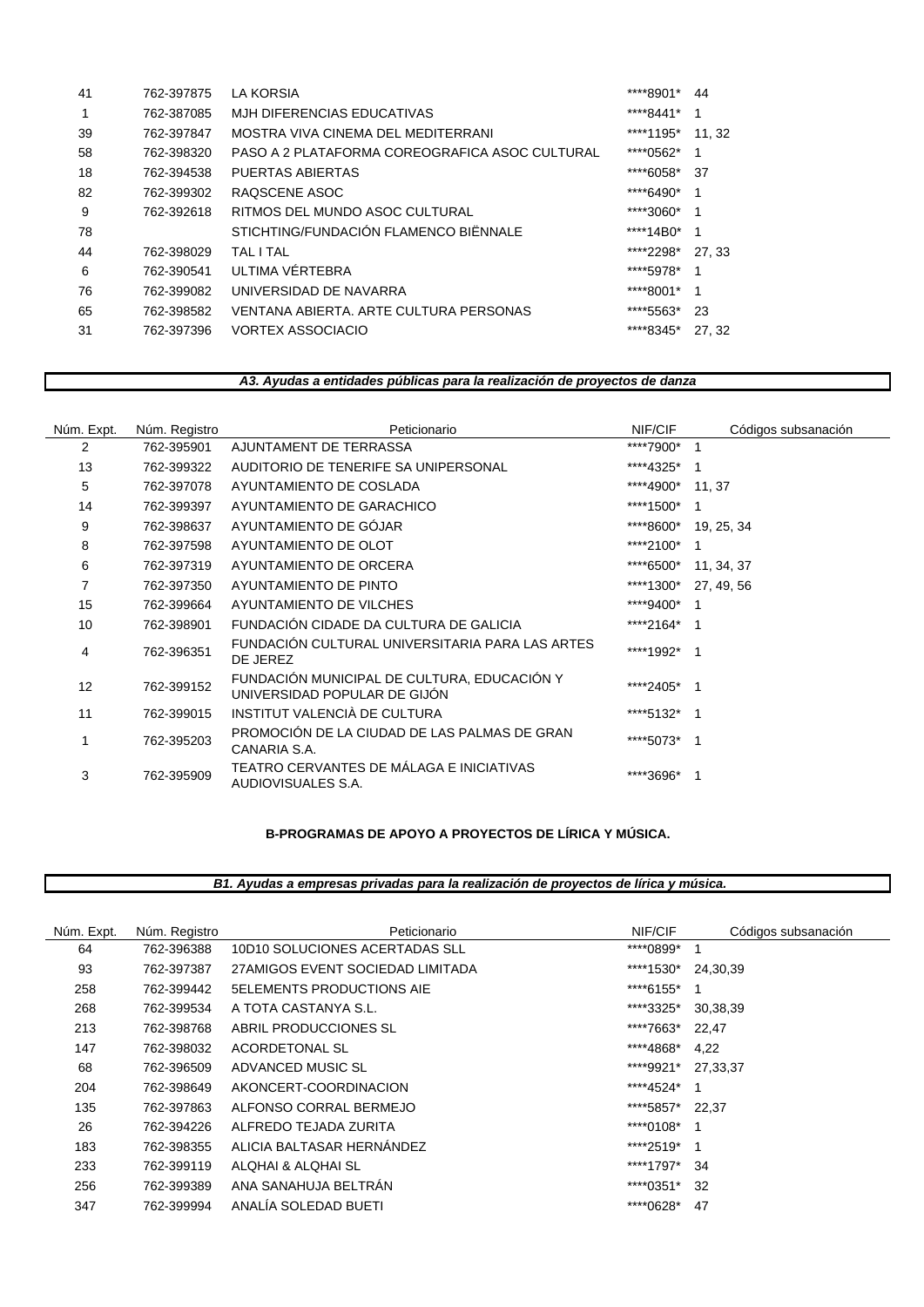| 193 | 762-398415 | ANDRÉS MOLINA RODRÍGUEZ                         | ****1879*          | 53,54                          |
|-----|------------|-------------------------------------------------|--------------------|--------------------------------|
| 185 | 762-398370 | ANGEL LUIS DEL CASTILLO APARICIO                | ****6525*          | 22,29,53                       |
| 338 | 762-399952 | ANIMAL FESTIVAL MURCIA SL                       | ****6183*          | 35                             |
| 287 | 762-399670 | AQO PRODUCCIONES SOCIEDAD LIMITADA              | ****0755*          | 24,29                          |
| 277 | 762-399621 | ARCANGEL FLAMENCO SL                            | ****9934*          | 11, 13, 19, 22, 23, 26, 27, 37 |
| 181 | 762-398349 | ARTE E INVESTIGACION CULTURAL SOCIEDAD LIMITADA | ****4095*          | $\mathbf 1$                    |
| 63  | 762-396327 | ARTESPANEX SL                                   | ****9870*          | 31                             |
| 100 | 762-397469 | ARTEVALLE PRODUCCIONES SL                       | ****7990*          | 29,33                          |
| 208 | 762-398670 | ARTIC MUSIC INVEST AIE                          | ****9792*          | $\overline{1}$                 |
| 355 | 762-400036 | ÁRTICA BOOKING AGENCY SL                        |                    | ****7399* 19,23,24,27,37       |
| 160 | 762-398207 | ARTIFEX PROART, SOCIEDAD LIMITADA               | *****0580*         | 32                             |
| 351 | 762-400018 | ASLAN MUSIC SL                                  | ****3692* 37,47,53 |                                |
| 62  | 762-396323 | ASOC AMIGOS DE LA CORAL SALVE DE LAREDO         | ****2802*          | 9                              |
| 71  | 762-396736 | ASUNCIÓN RUIZ VILLÉN                            | ****9267* 12,37    |                                |
| 238 | 762-399174 | <b>BARCELONA EVENTS MUSICALS SL</b>             | ****0525*          | 22,23,24                       |
| 350 | 762-400016 | BATACLÁN IDEAS Y ESPECTÁCULOS SL                |                    | ****6213* 19,22,23,26,27       |
| 344 | 762-399985 | BEATRIZ AMEZUA FOUCART                          | ****4355*          | 12,47                          |
| 294 | 762-399697 | BECH GOMEZ, FRANCISCO 003719443A S.L.N.E.       | ****5050*          | 23, 26, 27, 44, 53             |
| 210 | 762-398690 | BERRINTXE SOCIEDAD LIMITADA                     | ****5718*          | 22,47                          |
| 189 | 762-398395 | BESELCH RODRÍGUEZ GONZÁLEZ                      | ****0762*          | 32                             |
| 165 | 762-398247 | BET ON THE SHOW, SL                             | ****4134* 1        |                                |
| 113 | 762-397609 | <b>BIG FUN FESTIVALS AIE</b>                    | ****9175*          | 26, 32                         |
| 32  | 762-394856 | <b>BIG MAMA SWING SL</b>                        | ****0907*          | 19,23                          |
| 242 | 762-399197 | <b>BIG STAR MUSIC SOCIEDAD LIMITADA</b>         | ****4651*          | 1                              |
| 231 | 762-399107 | <b>BIL-BOP SL</b>                               | ****1926*          | 24,56                          |
| 4   | 762-387207 | BORJA GONZÁLEZ-AYLLON LÓPEZ                     | ****0331*          | 29,30,36                       |
| 313 | 762-399837 | <b>BRIDGE 48 STUDIOS S.L.</b>                   | ****6428*          | 26                             |
| 293 | 762-399693 | BTB BOOKING Y PRODUCCIONES SL                   | ****6154* 1        |                                |
| 66  | 762-396487 | <b>BUHO MANAGEMENT SL</b>                       | ****4278* 24       |                                |
| 297 | 762-399717 | <b>BURCOR PRODUCCIONES SL</b>                   | ****3729* 29,47    |                                |
| 224 | 762-398954 | CALIPEDIA PRODUCTIONS SOCIEDAD LIMITADA         | ****5421* 44,64    |                                |
| 101 | 762-397480 | CAMERA MUSICAE S.L.                             |                    | ****0940* 19,23,32,37          |
| 111 | 762-397587 | CANARY MOON SCENE, AIE                          | ****6798*          | 22,29                          |
| 304 | 762-399794 | <b>CARLOS RAMÍREZ VALIENTE</b>                  |                    | ****4335* 12,29,34,38,39,44    |
| 314 |            | 762-399838 CARLOTA PÉREZ FERNÁNDEZ              | ****4515* 30,48    |                                |
| 145 | 762-398006 | CAROLINA ARAOZ MEDANIC                          | ****1040* 24,33    |                                |
| 327 | 762-399891 | CASA DE FULO PROD SL                            | ****9552* 30,48    |                                |
| 153 | 762-398122 | CASA MARACAS SOCIEDAD LIMITADA                  | ****1254*          | 37                             |
| 207 | 762-398669 | CATALINA ISABEL TURBONET                        | ****4404* 44       |                                |
| 60  | 762-396294 | CAUPROGES SL                                    | ****5553*          | 37                             |
| 25  | 762-393778 | CENTRE D ENSENYAMENTS MUSICALS FELIP PEDRELL SL | ****0487*          | 26                             |
| 154 | 762-398141 | CENTRE D'INICIATIVES DEL TEATRE DE LES ARTS SL  | ****6851*          | 32                             |
| 163 | 762-398223 | CENTRIS EVENTS, SL                              | ****4889*          | 24,28                          |
| 200 | 762-398572 | CHIPE PRODUCCIONES, S.L.                        | ****8795* 1        |                                |
| 13  | 762-390703 | CÍMBALO PRODUCCIONES SL                         | ****7284* 1        |                                |
| 37  | 762-395561 | COL.LECTIU LDS. S.C.C.L.                        | ****4324* 1        |                                |
| 212 | 762-398735 | CONCERT TOUR GESTIONES SL                       | ****5943* 29       |                                |
| 83  | 762-397202 | CONCERT TOUR IN VIVO AIE                        | ****5717*          | 27, 30, 33, 35, 47             |
| 35  | 762-395253 | CONCERTS ESTUDIO, S.L.                          |                    | ****0021* 19,22,23,26,27,33    |
| 343 | 762-399981 | CONCIERTOS REGION DE MURCIA A I E               | ****5647*          | $\overline{1}$                 |
| 46  | 762-395818 | CONCIERTOS THE MUSIC REPUBLIC AIE               | ****2449* 28,47    |                                |
| 254 | 762-399366 | <b>CONDERECHOA SL</b>                           | ****3643* 1        |                                |
| 80  | 762-397144 | CONLABOCA PRODUCCIONES S.COOP                   | ****4513* 1        |                                |
| 117 | 762-397649 | CONSILIA MUSICORUM SL                           | ****1092* 1        |                                |
| 155 | 762-398146 | CONSORT MUSIC, S.L.                             | ****9609* 19,32,37 |                                |
| 319 | 762-399867 | CONSULTORÍA DE ARTES ESCÉNICAS                  |                    | ****5182* 19,23,27,44,43       |
| 118 | 762-397653 | CONTEMPORANEA MUSIC CONCIERTOS Y FESTIVALES AIE | ****6003* 1        |                                |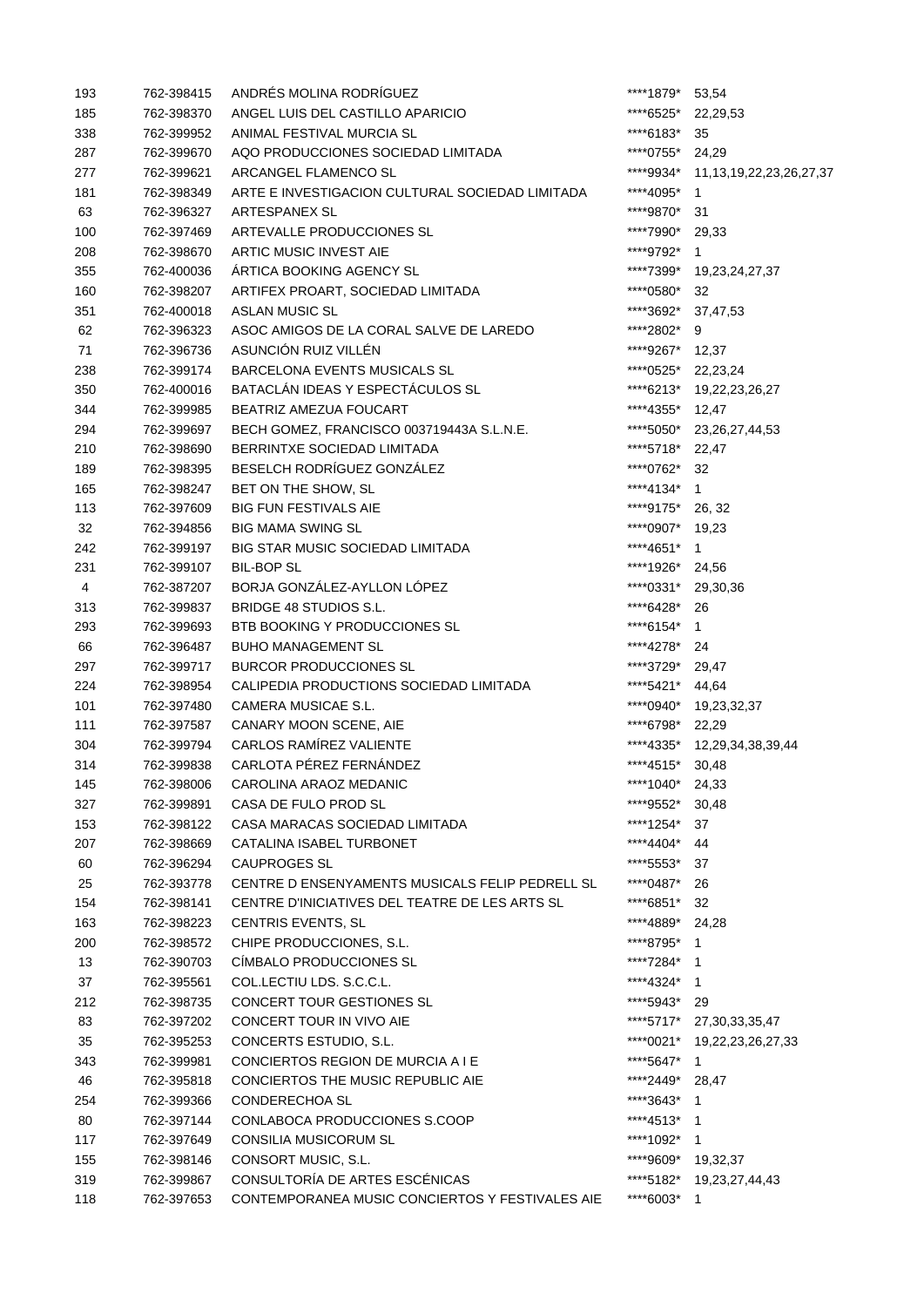| 270 | 762-399569 | CONTEMPORARY CONCEPT S.L.                                      | ****9323*          | $\mathbf{1}$                   |
|-----|------------|----------------------------------------------------------------|--------------------|--------------------------------|
| 309 | 762-399822 | <b>CRAB EDICIONES MUSICALES S.A</b>                            | ****9236*          | 37                             |
| 180 | 762-398348 | CRANC ILLA MENORCA FESTIVAL SL                                 | ****4304*          | 22,37,47                       |
| 320 | 762-399868 | <b>CRASH MUSIC SL</b>                                          | ****9482*          | 1                              |
| 353 | 762-400027 | CULTURA ATOMICA SOCIEDAD LIMITADA                              | ****8733*          | 27                             |
| 187 | 762-398383 | <b>CULTURA INQUIETA SL</b>                                     | ****6234*          | 22,24                          |
| 259 | 762-399443 | CULTURA ROCK PRODUCCIONES SOCIEDAD LIMITADA                    | ****5106*          | 1                              |
| 178 | 762-398324 | CULTURA Y CAPACIDAD S.L.                                       | ****5835*          | 24                             |
| 55  | 762-396065 | CYCLOP2014 SL                                                  | ****5523*          | 33,47                          |
| 12  | 762-390669 | DANIEL SANCET CUETO                                            | ****7597*          | 12                             |
| 89  | 762-397340 | DANIEL PINTEÑO VILLAESCUSA                                     | ****2044*          | 37                             |
| 361 | 762-400058 | DARCY JOSEFINA MONSALVE ALBARRAN                               |                    | ****4059* 5,12,34,37,39,44     |
| 70  | 762-396679 | DELESTE FESTIVAL CB                                            | ****7125*          | 30,33                          |
| 227 | 762-399058 | DELIRIOYROMERO PRODUCCIONES SL                                 | ****8354*          | 37,44                          |
| 18  | 762-391880 | DEMETRIO JESÚS RIGOPOULOS GONZÁLEZ                             | ****7061*          | 12, 18, 22, 23, 26, 27, 37     |
| 53  | 762-395962 | <b>DESCONCIERTOS MUSICALES</b>                                 | ****8225*          | 24                             |
| 267 | 762-399509 | DEZASETE GRADOS SL                                             | ****7385*          | 13,27,33                       |
| 170 | 762-398283 | <b>DIEGO GALAZ BALLESTEROS</b>                                 | ****9151*          | 24,37                          |
| 123 | 762-397692 | DIRECTO AL ESCENARIO SL                                        | ****0879*          | 4,20                           |
| 308 | 762-399819 | <b>DISCOS EL TRAGALUZ SL</b>                                   | ****7648* 1        |                                |
| 316 | 762-399843 | DISCOS HUMEANTES SOCIEDAD LIMITADA                             |                    | ****3663* 19,23,24,29,27       |
| 305 | 762-399798 | DOG ON WHEELS SL                                               | ****3044*          | 11,24,30,38,39                 |
| 142 | 762-397999 | DOROTEA PRODUCCIONES AIE                                       | ****1582*          | 33                             |
| 174 | 762-398299 | DRAO PRODUCCIONES SL                                           | ****9255*          | 37                             |
| 247 | 762-399244 | EDICIONES CALAMO SL                                            | ****5980*          | $\mathbf{1}$                   |
| 94  | 762-397409 | EDIFICARTE EVENTOS SL                                          | ****0588*          | 33,37                          |
| 30  | 762-394740 | EDUARDO PANIAGUA GARCÍA CALDERÓN                               | ****1079*          | 26,44                          |
|     |            | EL DORADO PRODUCCIONES MUSICALES SOCIEDAD                      |                    |                                |
| 197 | 762-398566 | LIMITADA                                                       | ****0362*          | 37                             |
| 342 | 762-399979 | EL POZO DEL DESEO AIE                                          | ****2905*          | 26,37                          |
| 232 | 762-399113 | EL VOLCAN PRODUCCIONES MUSICALES SL                            | ****6081*          | 27,34                          |
| 315 | 762-399840 | ELENA REBORA GARCÍA                                            | ****2044* 26,37,44 |                                |
| 326 | 762-399889 | ELPEZCRUZ SOCIEDAD LIMITADA                                    | ****2391*          | 29,31,44                       |
| 324 | 762-399876 | EMILIO JOSÉ VILLALBA VEGA                                      | ****0577* 12       |                                |
| 250 | 762-399297 | EMITIME SOCIEDAD LIMITADA                                      | ****3509* 23,27,37 |                                |
| 360 | 762-400056 | EMOTIONAL EVENTS PRODUCCIONES SL                               |                    | ****1458* 11,35,31,47          |
| 298 | 762-399723 | ENRIC GÓMEZ GARCIA                                             | ****3245*          | 12, 18, 23, 24, 26, 27, 37     |
| 312 | 762-399680 | <b>ENRIQUE MARTÍN THOMPSON</b>                                 | ****5210*          | 12,24,42                       |
| 269 | 762-399540 | ENSEMBLE SONORO SOCIEDAD LIMITADA                              | ****4499*          | 26,27                          |
| 333 | 762-399928 | ESCENA. UPART SL                                               | ****2538*          | 39,44                          |
| 129 | 762-397811 | ESCENARIO MUSICAL MEDITERRANEA SL                              | ****9125*          | 1                              |
| 266 | 762-399504 | ESMERARTE INDUSTRIAS CREATIVAS SL                              | ****8604* 1        |                                |
| 325 | 762-399887 | EUREKA DISCOS SL                                               | ****8148*          | 24,27,29,30,53                 |
| 215 | 762-398772 | EUSKAL BARROK SL                                               | ****4840*          | 23,26,27                       |
| 86  | 762-397254 | EVA GONZÁLEZ GUILLAMÓN                                         | ****4560*          | 12,24,27,33,44                 |
| 91  | 762-397358 | <b>EVENTOS TSUNAMIGIJON SL</b>                                 | ****6047*          | 27,33                          |
| 164 | 762-398237 | <b>EXCELENTIA MUSICA SL</b>                                    | ****3075*          | 4,34                           |
| 188 | 762-398391 | <b>EXCLUSIVE LOBSTER SL</b>                                    | ****6709*          |                                |
| 311 | 762-399831 | FÁBRICA LA ISLETA, SL                                          | ****6450*          | 23,24,38,39<br>26,47           |
|     |            |                                                                |                    |                                |
| 10  | 762-390119 | FARO PRODUCCIONES, S.C.A.                                      | ****1985*          | 30, 37, 39                     |
| 50  | 762-395898 | FESTIVAL GRANADA SOUND AIE                                     | ****2448*          | 22,33,47                       |
| 43  | 762-395789 | <b>FESTIVAL INTERESTELAR</b>                                   | ****9518*          | 33,47                          |
| 39  | 762-395703 | FESTIVAL MUSICAL LES ARTS AIE                                  | ****6022*          | 33,47                          |
| 49  | 762-395877 | FESTIVAL MUSICAL SALVAJE AIE                                   | ****6021*          | 11, 13, 19, 22, 23, 26, 27, 37 |
| 42  | 762-395753 | FESTIVAL VIÑA ROCK AIE                                         | ****9517*          | 24,33,47                       |
| 51  | 762-395925 | FLAMENCO AGENCY MANAGEMENT & TOURS SOCIEDAD<br><b>LIMITADA</b> | ****4886*          | 27,29                          |
| 352 | 762-400024 | FOLELÉ PRODUCCIONES SL                                         | ****6849*          | 31,47                          |
|     |            |                                                                |                    |                                |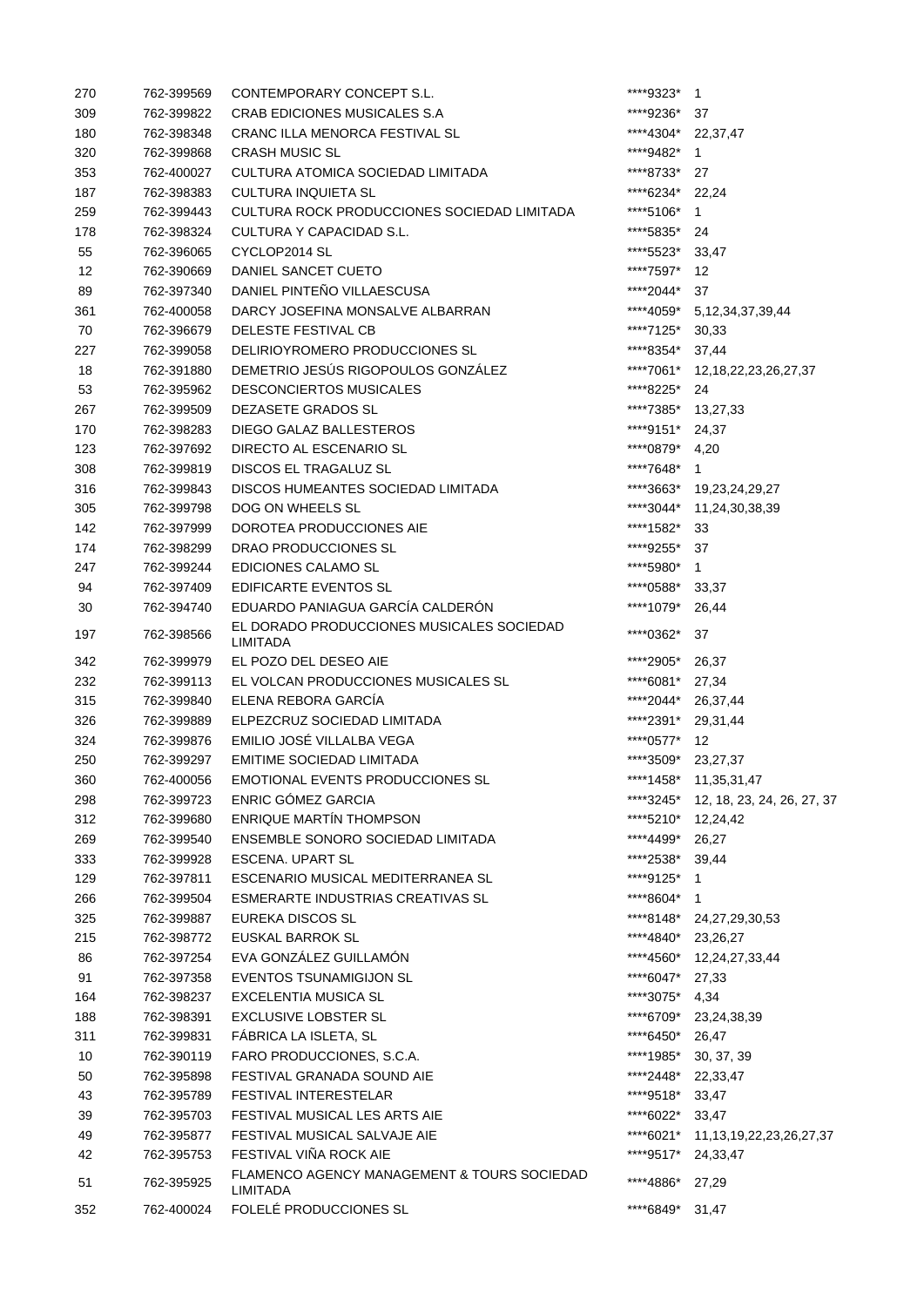| 9              | 762-389872 | FOLK MUSIC SPAIN EVENTS SL                                    | ****4519*  | 30,37                      |
|----------------|------------|---------------------------------------------------------------|------------|----------------------------|
| 120            | 762-397662 | <b>FONA ARTISTS SL</b>                                        | ****1850*  | $\mathbf{1}$               |
| 137            | 762-397902 | FORMA ANTIQVA SOCIEDAD LIMITADA                               | ****0813*  | 32                         |
| 264            | 762-399482 | <b>FORUM MUSIKAE GESTION SL</b>                               | ****0819*  | 24                         |
| 166            | 762-398251 | FORWAYS A. L. SOCIEDAD LIMITADA                               | ****9915*  | 19,23,24,27,37             |
| 290            | 762-399686 | FSO TOUR 2018 AIE                                             | ****9819*  | 1                          |
| 291            | 762-399692 | <b>GALEMUSICA SL</b>                                          | ****1873*  | 34,53,54                   |
| 29             | 762-394542 | <b>GAMEOVER PRODUCTIONS SL</b>                                | ****6079*  | 47                         |
| 102            | 762-397485 | GAMIL MAHMOUD MUTI HERNÁNDEZ                                  | ****6838*  | 18,20,24,37                |
| 244            | 762-399214 | <b>GLOBAL TALENT SERVICES MUSIC ENTERTAINMENT SPAIN</b><br>SL | ****6243*  | 29                         |
| 77             | 762-397072 | GNP PRODUCCIONES CULTURALES SL                                | *****2561* | 23,31                      |
| 44             | 762-395796 | GRUPO GENERA 2010 SL                                          | ****5159*  | 29,33,47                   |
| 75             | 762-396845 | GUILLERMO FERNANDO TURINA SERRANO                             | ****5915*  | 37                         |
| 307            | 762-399818 | <b>HAY GANAS DE CONCIERTO SL</b>                              | ****6296*  | 29                         |
| 282            | 762-399651 | <b>HEY YOU PRODUCTIONS AIE</b>                                | ****9236*  | 12,15,24                   |
| 357            | 762-400040 | <b>IBEMUSIK PRODUCCIONES S.L.</b>                             | ****6001*  | 19,22,23                   |
| 115            | 762-397627 | <b>IBERFEST EVENTOS AIE</b>                                   | ****5043*  | 1                          |
| 300            | 762-399743 | IGNACIO DE CORRAL NOREÑA                                      | ****1034*  | 22, 47                     |
| 272            | 762-399598 | IGNACIO PREGO DE OLIVER PUIG DE LA BELLACASA                  | ****0116*  | 1                          |
| 98             | 762-399454 | INICIATIVAS DE INTERPRETACIÓN HISTÓRICA SL                    | *****2108* | 33                         |
| 196            | 762-398559 | INTERNATIONAL BOOKING & PRODUCTION MANAGEMENT<br>SL           | ****0509*  | 37                         |
| 85             | 762-397243 | <b>IRUFEST PRODUCCIONES SL</b>                                | ****0830*  | 24,30,32,37                |
| 334            | 762-399934 | ISABEL VILLANUEVA SAENZ DE PIPAÓN                             | ****9554*  | 27                         |
| 202            | 762-398613 | <b>ISABELLE LAUDENBACH</b>                                    | ****7927*  | 39,53,54                   |
| 260            |            | ISIDORO LORA-TAMAYO VILLACIEROS                               | ****4222*  | 20,30,37                   |
| 278            | 762-399624 | <b>IT'S ALIVE SL</b>                                          | ****6293*  | 27,37                      |
| 222            | 762-398916 | IVÁN ALONSO DE LUCAS                                          | *****2734* | 61                         |
| 157            | 762-398175 | JAIME REYES PRODUCCIONES S.L.U                                | *****2381* | 24,35                      |
| 21             | 762-393454 | <b>JAMILA CASTILLO CARBALLEA</b>                              | ****0225*  | 27                         |
| 112            | 762-397588 | <b>JANA PRODUCCIONES SA</b>                                   | ****4689*  | 1                          |
| 341            | 762-399978 | JAVIER ULISES ILLÁN ORTIZ                                     | ****7084*  | 1                          |
| 285            | 762-399663 | <b>JAZZON ARETOA SL</b>                                       | ****1738*  | 1                          |
| 23             | 762-393541 | JERÓNIMO PRODUCCIONES ARTISTICAS SL                           | ****5276*  | 1                          |
| 114            | 762-397618 | JESÚS FERNÁNDEZ BAENA                                         | ****0985*  | 44                         |
| 286            | 762-399668 | JESÚS JAVIER ANDRÉS IZQUIERDO                                 | ****5983*  | 12,24,32                   |
| 65             | 762-396405 | JESÚS MIGUEL EUSEBIO OLIVARES HEREDIA                         | ****4834*  | 31,37                      |
| 16             | 762-391336 | JORGE ANTONIO GUILLÉN DEL CASTILLO                            | ****8038*  | 13,27,44                   |
| 216            | 762-398809 | JORGE LOSANA GARCÍA                                           | *****2748* | 1                          |
| 169            | 762-398264 | JOSÉ AGUSTÍN BARANDIARAN ITURRIAGA                            | ****0307*  | 44,53                      |
| 273            | 762-399603 | JOSÉ LUIS NIETO SALAS                                         | ****3568*  | 40,58                      |
| 340            | 762-399968 | JOSÉ MARÍA RAMÍREZ RODRÍGUEZ                                  | ****5299*  | 12, 18, 22, 23, 27, 29, 34 |
| 73             | 762-396838 | JOSÉ RAMÓN MARTÍNEZ GALLEGO                                   | ****3266*  | 12,29                      |
| $\mathbf{1}$   | 762-383351 | JUAN JOSÉ ZANZA REDONDO                                       | ****7795*  | 12                         |
| 348            | 762-400007 | JUAN SAIZ TRUEBA                                              | ****9581*  | 37                         |
| 139            | 762-397926 | <b>JUAN VICENTE NAVARRO GARCÍA</b>                            | ****2654*  | 29                         |
| 182            | 762-398354 | JULIÁN SANZ ESCALONA                                          | ****9263*  | 44                         |
| 8              | 762-389867 | KALDERON PRODUCCIONES CULTURALES SOCIEDAD<br>LIMITADA         | ****1247*  | 37,39,40                   |
| 253            | 762-399348 | KAMALA MANAGEMENT SL                                          | ****2158*  | 24,53,54                   |
| 84             | 762-397223 | <b>KELTIA PRODUCCIONS SL</b>                                  | ****9308*  | 1                          |
| 179            | 762-398330 | <b>KIVENTS SL</b>                                             | ****3648*  | 4,20,24,29,34              |
| 335            | 762-399937 | <b>KRXN SL</b>                                                | ****1457*  | 48                         |
| 237            | 762-399171 | L'AFLUENT S.C.C.L                                             | ****2224*  | 22, 23, 24, 32             |
| 72             | 762-396759 | LA GIRA DEL BARRIO AIE                                        | ****8903*  | 27,30,35                   |
| $\overline{2}$ | 762-383524 | LA HUELLA SONORA SL                                           | ****6051*  | 1                          |
| 225            | 762-399029 | LA MADRIGUERA RECORDS, S.L.                                   | ****7431*  | 4,29,53,54                 |
|                |            |                                                               |            |                            |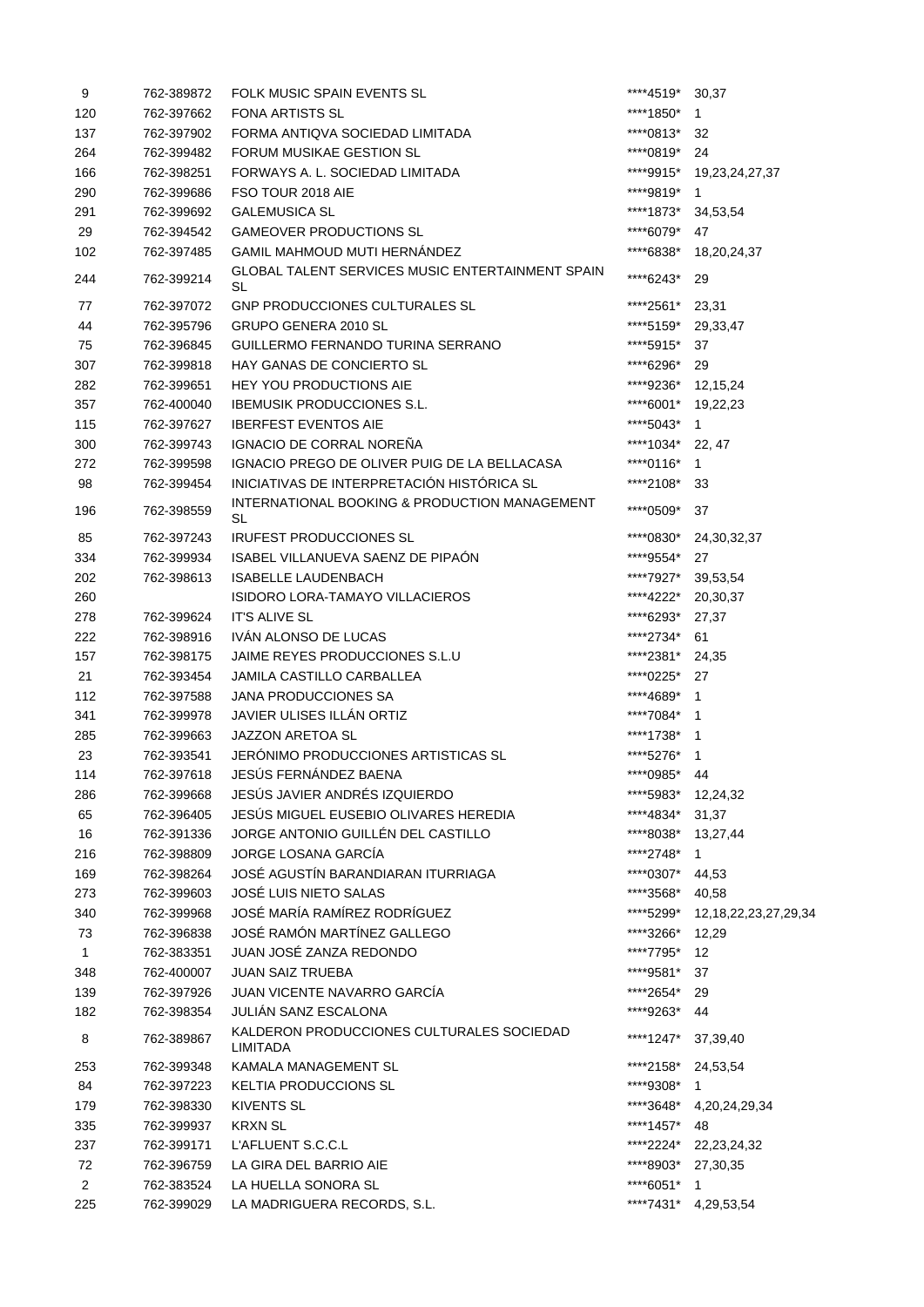| 159 | 762-398205 | LA MANO NEGRA PALENCIA SL                                              | ****8407*  | 22,47                   |
|-----|------------|------------------------------------------------------------------------|------------|-------------------------|
| 177 | 762-398319 | LA MAR SONORA PRODUCCIONES SOCIEDAD LIMITADA                           | ****4093*  | 29,38,39                |
| 57  | 762-396088 | LA MOTA EDICIONES, SOCIEDAD COOPERATIVA ANDALUZA                       | ****3461*  | 24,31,37                |
| 104 | 762-397513 | LA RATONERA 2002 SL                                                    | ****8691*  | 11, 12, 24, 29          |
| 122 | 762-397672 | LA ROCK ENTERTAINMENT SL                                               | ****0496*  | 22,47                   |
| 24  | 762-393550 | LA SUITE CREACION SOCIEDAD LIMITADA LABORAL                            | ****6443*  | 1                       |
| 167 | 762-398257 | LABORATORIO CULTURAL ULTRAMARINO SOCIEDAD<br><b>LIMITADA</b>           | ****8313*  | 30,32                   |
| 228 | 762-399072 | LAS AMIGAS PRODUCCIONES SL                                             | ****0246*  | 37,38,39                |
| 214 | 762-398770 | LAS MUSAS MUSIC SL                                                     | ****2535*  | 23,24                   |
| 81  | 762-397183 | <b>LAST TOUR CONCERTS SL</b>                                           | ****5175*  | 24,33                   |
| 40  | 762-395710 | LASVIG GLOBAL EUROPE SL                                                | ****2312*  | 23,40                   |
| 96  | 762-399451 | <b>LAUDA MUSICA SL</b>                                                 | ****6736*  | 35                      |
| 127 | 762-397774 | LAUREL DE APOLO SL                                                     | *****2660* | 37,40,44                |
| 346 | 762-399993 | LE CORPS D ULAN PRODUCCIONES TEATRALES Y<br><b>CINEMATOGRAFICAS SL</b> | ****4168*  | 11,22,24,25,28,29,31,34 |
| 31  | 762-394758 | LEONOR MUSIC, SL                                                       | ****2077*  | 23,26                   |
| 125 | 762-397708 | LICANUS SL                                                             | ****7286*  | 44                      |
| 195 | 762-398541 | LIVE NATION ESPAÑA SA SOCIEDAD UNIPERSONAL                             | ****6981*  | 23,37                   |
| 67  | 762-396494 | LIVING LIVE, A.I.E.                                                    | ****6918*  | 60                      |
| 176 | 762-398313 | LOIC FABIENBASTOS                                                      | ****6007*  | 44                      |
| 156 | 762-398166 | <b>LOLA PALACE ENTERTAINMENT SL</b>                                    | ****1082*  | 1                       |
| 36  | 762-395554 | LOVE TO ROCK FESTIVALES MUSICALES SOCIEDAD<br>LIMITADA                 | ****7774*  | 27,33                   |
| 336 | 762-399939 | LOW FESTIVAL A.I.E.                                                    | ****3448*  | 1                       |
| 257 | 762-399418 | LUIS GONZÁLEZ COMENDADOR                                               | ****2488*  | 24,47                   |
| 171 | 762-398284 | LUIS TABUENCA FERNÁNDEZ                                                | ****1586*  | 37,40                   |
| 172 | 762-398286 | LUISMI PRODUCCIONES SL                                                 | ****0043*  | 27,44                   |
| 190 | 762-398401 | MAD COOL FESTIVAL SL                                                   | ****8104*  | 4,20                    |
| 45  | 762-395804 | MADE IN CONCERTS, S.L.                                                 | ****0383*  | 11, 13, 19, 23, 27, 33  |
| 358 | 762-400042 | <b>MADWOMENARTS SL</b>                                                 | ****7130*  | 37                      |
| 223 | 762-398928 | MAFALDA PRODUCCIONES COOP. V.                                          | ****0898*  | 40,58                   |
| 321 | 762-399871 | <b>MAINAKE MUSIC AIE</b>                                               | ****2158*  | 27                      |
| 263 | 762-399473 | <b>MALIKIAN SL</b>                                                     | ****5893*  | $\mathbf{1}$            |
| 241 | 762-399192 | MALLORCA LIVE FESTIVAL 2021 AIE                                        | ****3271*  | 32                      |
| 161 | 762-398217 | MANUEL JIMÉNEZ MAQUEDA                                                 | ****3246*  | 33                      |
| 310 | 762-399826 | MANUEL MINGUILLÓN NIETO                                                | ****1874*  | $\mathbf{1}$            |
| 11  | 762-390261 | MANUEL SEQUERA MARTÍN                                                  | ****5299*  | 12,24,27,34             |
| 79  | 762-397110 | MAPACHE EVENTS SOCIEDAD LIMITADA                                       | ****1008*  | 24,29                   |
| 265 | 762-399487 | MARÍA AMPARO ROSAMONTAGUT                                              | ****5402*  | 18,23,30,37,44          |
| 191 | 762-398407 | MARIA DEL ROSARIO GUERRERO HERNÁNDEZ                                   | ****1173*  | 44                      |
| 275 | 762-399616 | MARIA ISABEL ASENSIO ALONSO                                            | ****5202*  | 24, 26, 27, 31          |
| 15  | 762-391132 | MARÍA MERCÉ PUY CAMPOS                                                 | ****3004*  | 27,44                   |
| 149 | 762-398087 | MARIA RODRÍGUEZ DEL ALAMO                                              | ****6050*  | 44                      |
| 33  |            | <b>MARIANO CUBEL AROCA</b>                                             | ****8900*  |                         |
|     | 762-395065 |                                                                        |            | 48                      |
| 158 | 762-398202 | MARLE 96 SL                                                            | ****1308*  | $\mathbf{1}$            |
| 220 | 762-398880 | <b>MEGA 15 S.L.</b>                                                    | ****9169*  | 29,33                   |
| 255 | 762-399367 | MEZTIZARTE EVENTS SOCIEDAD LIMITADA                                    | ****1300*  | $\mathbf{1}$            |
| 306 | 762-399817 | MIEL DE MOSCAS SL                                                      | ****0423*  | 37                      |
| 27  | 762-394499 | MIGUEL ÁNGEL ALFONSO NARANJO                                           | ****6257*  | $\mathbf{1}$            |
| 229 | 762-399085 | MIGUEL GARCÍA RODRÍGUEZ                                                | ****8575*  | $\mathbf{1}$            |
| 331 | 762-399915 | <b>MOON ESCENE AIE</b>                                                 | ****6782*  | 29                      |
| 119 | 762-397660 | MOURO PRODUCCIONES SL                                                  | ****2984*  | $\mathbf{1}$            |
| 271 | 762-399577 | MULTI-ART PRODUCCIONS SL                                               | ****0402*  | 47                      |
| 276 | 762-399619 | MUNDO ACORDE S.L.                                                      | ****7369*  | 38,44                   |
| 205 | 762-398664 | MUNDO TRIBUTO PRODUCCIONES MUSICALES SL                                | ****2443*  | 19,29,32,47             |
| 251 | 762-399313 | MUNDOSENTI2 EVENTOS SL                                                 | ****1958*  | 22,47                   |
| 339 | 762-399967 | MURENTERTAINMENT SL                                                    | ****5905*  | 30,47                   |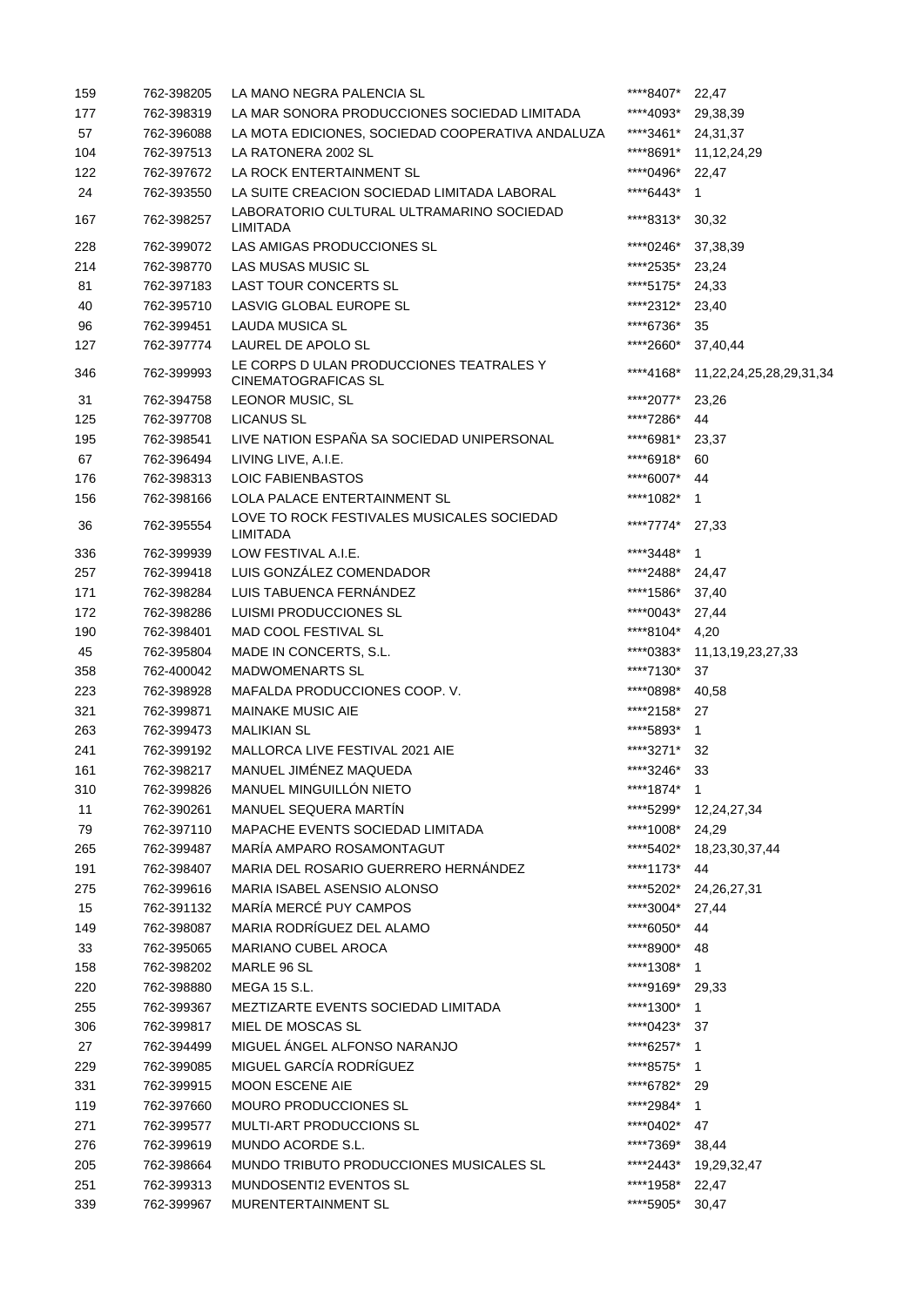| 124            | 762-397703 | MUSIARTE PRODUCCIONES SL                        | ****3974*       | 24,37                       |
|----------------|------------|-------------------------------------------------|-----------------|-----------------------------|
| 236            | 762-399146 | <b>MUSIC &amp; DREAMS EVENTS AIE</b>            | ****4944*       | 47                          |
| 359            | 762-400049 | MUSIC&ACT ACADEMY SL                            | ****7513*       | 19,23,27,37,34,47,38,39     |
| 252            | 762-399338 | <b>MUSICA XXI SL</b>                            | ****9782*       | 4,22,29,34                  |
| 184            | 762-398359 | <b>MUSICAEMOCION SC</b>                         | ****2099*       | 27                          |
| 235            | 762-399144 | NALGURES PRODUCIONS SL                          | ****4032*       | 22,23,32                    |
| 144            | 762-398004 | NERVION FLYN MUSIC AIE                          | ****5195*       | $\mathbf{1}$                |
| 105            | 762-397516 | NEW EVENT EVENTOS Y GESTION CULTURAL SL         | ****6924*       | $\mathbf{1}$                |
| 106            | 762-397557 | NEW LIVE PROMOCIONES CULTURALES SL              | ****3606*       | 22                          |
| 109            | 762-397581 | NO TICKETS NO SHOW AIE                          | ****3077*       | $\mathbf{1}$                |
|                |            |                                                 |                 |                             |
| 349            | 762-400009 | NOCTURNA TEAM SOCIEDAD LIMITADA                 | ****9405*       | 23,26,37                    |
| 121            | 762-397665 | NOENTE PARADISE SL                              | ****1892*       | 32                          |
| 281            | 762-399644 | NORDESIA PRODUCCIONS SL                         | ****4723*       | 37                          |
| 318            | 762-399857 | NOVA LUX ENSEMBLE SL                            | ****0659*       | 26,27,53                    |
| 22             | 762-393487 | NOVARIA ARTISTS SL                              | ****1902*       | 13,23,27,32                 |
| 138            | 762-397918 | OBRES I SERVEIS ELMAR VALLES SL                 | ****5612*       | 22,47                       |
| 330            | 762-399908 | OLAYA HERNANDO ARRIBAS                          | ****9263*       | 48, 31, 53                  |
| 88             | 762-397324 | OLD NAVY PORT PRODUCCIONES SL                   | ****4011*       | 33,37                       |
| 20             | 762-392882 | OPERA 2001 SL                                   | ****2555*       | 40,44                       |
| 146            | 762-398016 | ORQUESTA BARROCA DE SEVILLA SOCIEDAD LIMITADA   | ****4818*       | 23,53                       |
| 41             | 762-395751 | ORQUESTA MARTIN I SOLER SL                      | ****8387*       | 22                          |
| 82             | 762-397192 | ORQUESTRA DE CAMARA GALEGA SL                   | ****0807* 1     |                             |
| 317            | 762-399856 | OSCAR ALBERTO GUZMAN FALCONI                    |                 | ****8359* 18,24,27,37,47    |
| 136            | 762-397896 | OSO POLITA RECORDS SOCIEDAD LIMITADA            | ****2351* 24,37 |                             |
| 337            | 762-399943 | OTROBIS SIGLO XXI SL                            | ****8318*       | 26,31,37                    |
| $\overline{7}$ | 762-389858 | OZONO, HORIZONTE MUSICAL SOCIEDAD LIMITADA      | ****9409*       | 30,37,40                    |
| 162            | 762-398220 | PABLO LÓPEZ ABARCA                              | ****5171*       | 6,7,27,29                   |
| 345            | 762-399988 | PABLO TRECEÑO SALAZAR                           |                 | ****6033* 12,23,24,27,34,37 |
| 283            | 762-399657 | PALOMA CHINER TERRASA                           | ****9476*       | 37,44                       |
| 303            | 762-399780 | PASION EVENTOS MANAGEMENT SL                    | ****7502*       | 32                          |
| 230            | 762-399106 | PEDRO MAZCUÑÁN TORRELLA                         | ****8133*       | 23,24,29                    |
| 175            | 762-398301 | PEDRO SARABIA FERNANDEZ                         | ****3477*       | 27,44                       |
| 192            | 762-398413 | PEDRO VICENTE CASELLES MULET                    | ****7502*       | 32,53                       |
| 3              | 762-385087 | PEPS MUSIC GROUP SL                             | ****3834*       | 13,23,26,29,37              |
| 332            | 762-399916 | PHE TEAM SL                                     | ****2958*       | $\mathbf{1}$                |
| 87             | 762-397283 | PLAN 9 CULTURAL SL                              | *****5348*      | 1                           |
| 198            | 762-399279 | PLANET EVENTS SA                                | ****4354*       | 23,33                       |
| 289            | 762-399678 | PLAY PLAN CULTURAL SL                           | ****6870*       | 11, 12, 19, 22, 26, 27, 37  |
| 17             | 762-391352 | PRIMAVERA SOUND SL                              | ****7898*       | 19,27                       |
| 69             | 762-396514 | PROACTIV CONCERTS AIE                           | ****5585*       | 37                          |
| 274            | 762-399612 | PRODUCCIONES ANDARAX SL                         | ****8750*       | 19,24,26                    |
|                |            | PRODUCCIONES ARTÍSTICAS ASES SIGLO XXI SOCIEDAD |                 |                             |
| 194            | 762-398540 | <b>LIMITADA</b>                                 | ****0261*       | 24,38,39                    |
| 279            | 762-399630 | PRODUCCIONES ARTÍSTICAS FERNANDEZ SERRANO SL    | ****5203* 1     |                             |
| 206            | 762-398668 | PRODUCCIONES ARTÍSTICAS HORIZONTE MUSICAL SL    | ****0926*       | 32,47                       |
| 302            | 762-399771 | PRODUCCIONES BRILLANTES SL                      | ****6108*       | 1                           |
| 173            | 762-398287 | PRODUCCIONES COMEDIARTE SL                      | ****6839*       | 24,44                       |
| 186            | 762-398378 | PRODUCCIONES EL CONCIERTO ESPAÑOL SL            | ****7356*       | 1                           |
| 295            | 762-399700 | PRODUCCIONES GUADALQUIVIR SL                    | ****2038*       | 27,35                       |
| 74             | 762-396840 | PRODUCCIONES LA RESISTENCIA, S.L.               | ****8275*       | 29,33                       |
| 47             | 762-395841 | PRODUCCIONES PANOJA SOCIEDAD LIMITADA           | ****5171*       | 47                          |
| 221            | 762-398895 | PRODUCCIONES TELON SOCIEDAD LIMITADA            | ****4479* 1     |                             |
| 52             | 762-395937 | PRODUCCIONES VIDA INACTO SL                     | *****3743*      | 26,33,34                    |
| 239            | 762-399182 | PROMOCIONES MUSICALES GET IN SL                 | ****8159*       | 32                          |
| 217            | 762-398841 | PROMOCIONES MUSICALES IREGUA S L                | ****6912*       | 22, 24, 29, 32, 47          |
| 203            |            | PROUD EVENTS SL                                 | ****3791*       |                             |
|                | 762-398638 |                                                 |                 | 37, 38, 39, 40, 44          |
| 150            | 762-398093 | PROYECCION CULTURAL SL                          | ****8464*       | 37,44                       |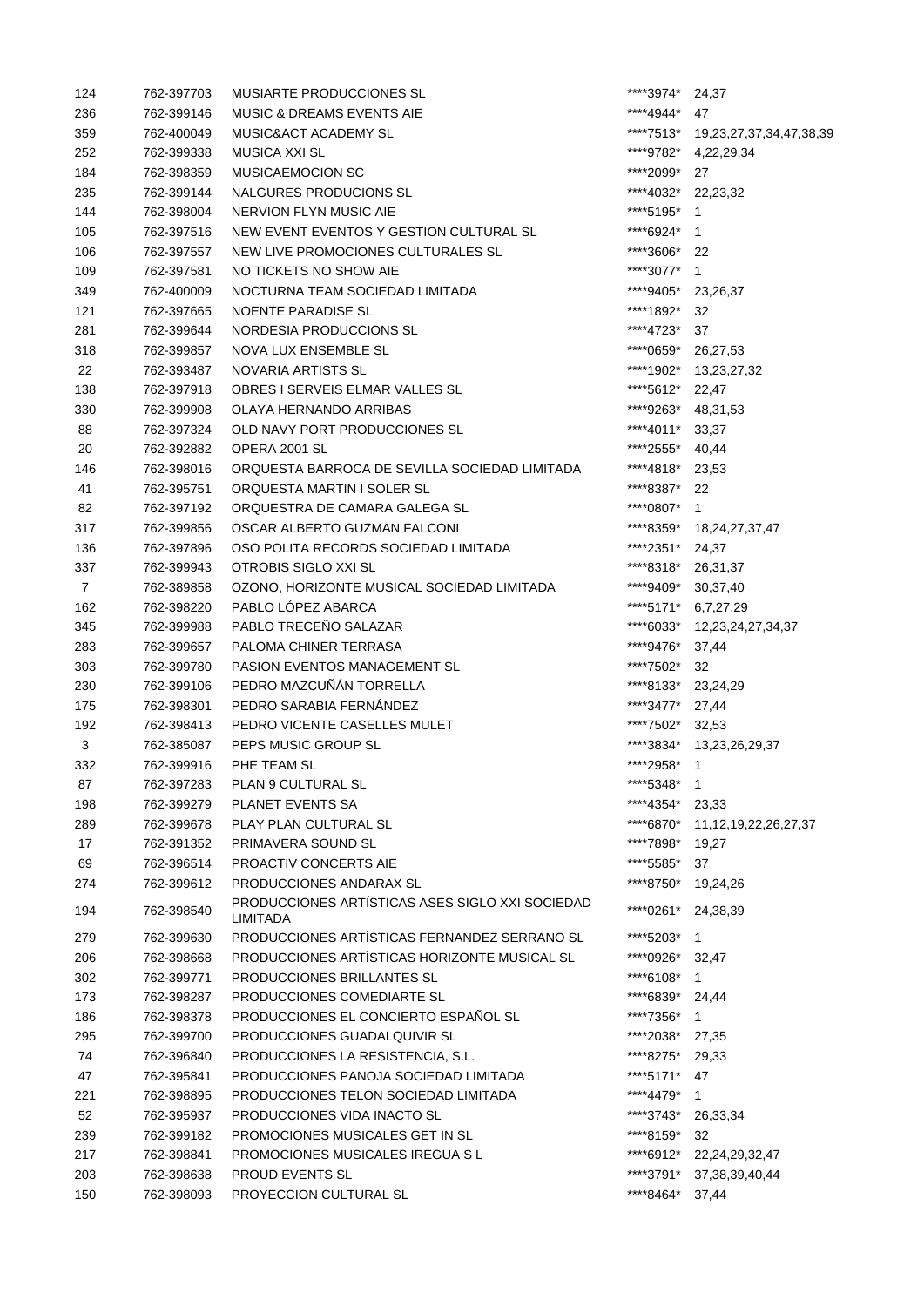| 97        | 762-399453               | RLMSL                                                                             | ****2441*              | 38,39                      |
|-----------|--------------------------|-----------------------------------------------------------------------------------|------------------------|----------------------------|
| 209       | 762-398685               | RAFAEL SERRALLET GOMEZ                                                            | *****2978*             | 32,44                      |
| 132       | 762-397840               | REPUBLICCA VALENCIA SL                                                            | ****4755*              | $\overline{1}$             |
| 28        | 762-394501               | <b>RIFF PRODUCCIONES SL</b>                                                       | ****0144*              | $\overline{1}$             |
| 299       | 762-399738               | ROCÍO ROYO DURÁN                                                                  | ****5295*              | 12,30,32,48                |
| 107       | 762-397563               | ROCK THIS PARTY AIE                                                               | ****8782*              | 1                          |
| 301       | 762-399754               | ROCKNROLLA PRODUCCIONES Y EVENTOS CULTURALES<br>SOCIEDAD LIMITADA                 | ****9074*              | 27                         |
| 19        | 762-393734               | ROTOTOM S.L.                                                                      | ****9557*              | 20                         |
| 152       | 762-398119               | RUN TO THE HILLS, SOCIEDAD LIMITADA                                               | ****4461*              | 4,20                       |
| 329       | 762-399902               | RUTH BARRETO GARCÍA                                                               | ****4052*              | 30,48                      |
| 151       | 762-398095               | SAGARMANTA SOCIEDAD LIMITADA                                                      | ****5740*              | 19,22,24,33,47             |
| 130       | 762-397816               | SAGUNT PORT TARDOR SL                                                             | ****9130*              | $\overline{1}$             |
| 168       | 762-398263               | SANTO GRIAL PRODUCCIONES SL                                                       | ****9428*              | 22,47                      |
| 226       | 762-399035               | <b>SB MANAGEMENT CB</b>                                                           | ****1392*              | 26                         |
| 245       | 762-399224               | <b>SCALA ARETINA SL</b>                                                           | ****0399*              | 24,32                      |
| 243       | 762-399208               | <b>SCENARTE PRODUCCIONES SL</b>                                                   | ****8633*              | 27                         |
| 59        | 762-396282               | <b>SEDA RECORDS SL</b>                                                            | ****6816*              | 31                         |
| 219       | 762-398868               | SEÑOR LOBO SL                                                                     | *****0998*             | 38,39                      |
| 354       | 762-400028               | SERGIO MAYORAL DE LA PUENTE                                                       | ****5496*              | 12, 18, 22, 23, 26, 27, 37 |
| 148       | 762-398067               | SERGIO SUÁREZ RODRÍGUEZ                                                           | ****7645* 5,29,37      |                            |
| 246       | 762-399233               | SHIROTEN 10 SLU                                                                   | *****3240*             | - 1                        |
| 328       | 762-399892               | SIDERAL EVENTOS AIE.                                                              | ****3917*              | $\overline{1}$             |
| 78        | 762-397101               | SIENTE LA MÚSICA AIE                                                              | ****8904* 27,33,35     |                            |
| 323       | 762-399875               | SILBATO PRODUCCIONES, S.L.                                                        | *****7542*             | 24,29,47                   |
| 218       | 762-398848               | SINSAL AUDIO SL                                                                   | ****9836*              | 37                         |
| 56        | 762-396084               | <b>SIRICOM SL</b>                                                                 | ****8181*              | 37                         |
| 140       | 762-397994               | SITBACK PRODUCCIONS SL                                                            | ****1421*              | 22, 24, 27, 47             |
| 292       | 762-399128               | SMART IBÉRICA DE IMPULSO EMPRESARIAL S.COOP.AND.                                  | ****6541*              | 7                          |
| 134       | 762-397859               | SOCIEDAD HISPANOAMERICANA DE ROCK SL                                              | ****5665*              | 1                          |
|           | 762-396316               | SOKO FEST 2021 AGRUPACION DE INTERÉS ECONÓMICO                                    | ****9320*              |                            |
| 61<br>54  | 762-395985               | SONIDO MUCHACHO SL                                                                | ****4412*              | 26<br>30,38,39             |
| 248       | 762-399274               | SONIKA SUR S.L.                                                                   | ****4634*              | 14,23,28,42,53             |
|           |                          | SONORAMA PRODUCCIONES SL                                                          | ****0299*              |                            |
| 92        | 762-397376<br>762-399714 | SOUND ISIDRO SL                                                                   | ****1511*              | 30                         |
| 296       |                          |                                                                                   |                        | 11, 19, 23, 24, 47         |
| 128       | 762-397803               | SPANISH BOMBS SL                                                                  | *****0536*             | 1                          |
| 38<br>240 | 762-395675<br>762-399191 | SPYRO MUSIC SOCIEDAD LIMITADA<br>STORY FESTIVALES AGRUPACION DE INTERES ECONOMICO | ****2537*<br>****1226* | 19,23,27,30<br>22,24       |
|           |                          |                                                                                   |                        |                            |
| 141       | 762-397998               | SUAKAI MUSICA SL                                                                  |                        | ****6351* 22,24,33,47      |
| 95        | 762-399449               | SWEET BIRD S.L.                                                                   | ****5041* 24,26,39     |                            |
| 234       | 762-399133               | SWEET NOCTURNA, S.L.N.E.                                                          |                        | ****9852* 22,29,47         |
| 34        | 762-395092               | TALLER DE MUSICS MANAGEMENT SL                                                    | ****1459*              | $\overline{1}$             |
| 356       | 762-400031               | TANIA MARIA ALONSO PÉREZ                                                          | ****2976* 24,34        |                            |
| 249       | 762-399280               | TASTE THE FLOOR SL                                                                | ****8448* 1            |                            |
| 131       | 762-397827               | <b>TERRITORIO MUSICAL SL</b>                                                      | ****5156* 1            |                            |
| 6         | 762-389851               | TERRUÑO Y MUSICA SOCIEDAD LIMITADA                                                |                        | ****8225* 30,31,37,44      |
| 103       | 762-397506               | THE PROJECT MUSIC COMPANY SL                                                      |                        | ****1507* 22,32,35,47      |
| 58        | 762-396138               | THE SAFE GEL COMPANY S.L.                                                         |                        | ****1822* 19,24,33         |
| 133       | 762-397846               | <b>TICKETMUSIC SL</b>                                                             | ****9362* 1            |                            |
| 262       | 762-399470               | TO BE CONFIRMED PROD. SL                                                          | ****4702* 1            |                            |
| 14        | 762-390810               | TOMAVISTAS CITY A.I.E.                                                            | ****4174* 1            |                            |
| 99        | 762-399466               | TREINTA Y TRES PRODUCCIONES Y MANAGEMENT SL                                       | *****2600*             | $\overline{1}$             |
| 5         | 762-388787               | TRES JALEOS IC, A.I.E.                                                            |                        | ****4995* 30,31,40         |
| 143       | 762-398001               | TRIO ARBOS SL                                                                     | ****1275* 29,33        |                            |
| 322       | 762-399874               | <b>TRITO SL</b>                                                                   | ****2465* 23,37        |                            |
| 108       | 762-397570               | TRITON EVENTS SL                                                                  | ****7086* 47           |                            |
| 211       | 762-398714               | <b>TULCHIN AIE</b>                                                                | ****4775*              | 31,33                      |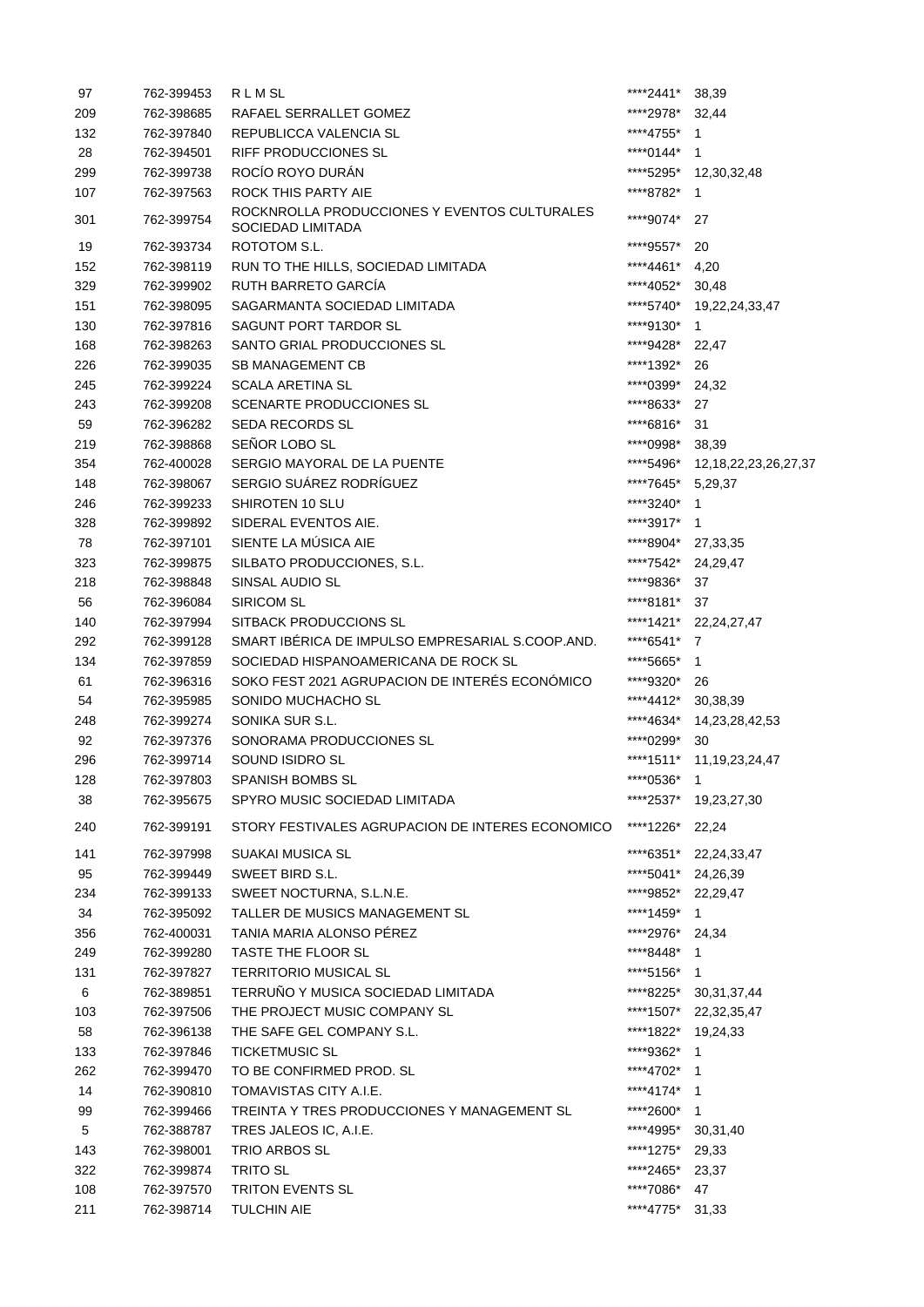| 261 | 762-399467 | UTE TEATRO DEL TEMPLE SDAD COOP PAM, HOSTELEROS<br>SL Y TREATRO CHE Y MOCHE | ****1866* | 51.59                  |
|-----|------------|-----------------------------------------------------------------------------|-----------|------------------------|
| 126 | 762-397735 | VA PRODUCCIONES 2025 SL                                                     | ****9817* |                        |
| 116 | 762-397645 | VENTOLERA EVENTOS MUSICALES AIE                                             | ****9507* |                        |
| 201 | 762-398608 | VERDEGUER WHITE PABLO 000697386G S.L.N.E.                                   | ****5546* | 22, 23, 26, 27, 37     |
| 76  | 762-396967 | VISOR FEST EVENTS AIE                                                       | ****0704* | 30.33                  |
| 48  | 762-395847 | WE ARE TMR AIE                                                              | ****5187* | 28.33.47               |
| 288 | 762-399675 | WORK ON SUNDAY SL                                                           | ****4879* | 19, 22, 23, 26, 27, 37 |
| 110 | 762-397584 | XTRA EVENT & COMUNICATION SLL                                               | ****8778* |                        |
| 90  | 762-397343 | YERBABUENA PRODUCCIONES SL                                                  | ****1994* | 54                     |
| 284 | 762-399658 | ZIRCOZINE SL                                                                | ****1412* | - 1                    |
| 199 | 762-398570 | ZUSUP EVENTOS AIE                                                           | ****7046* | -34                    |
|     |            |                                                                             |           |                        |

# *B2. Ayudas a entidades sin ánimo de lucro para la realización de proyectos de lírica y música*

| Núm. Expt. | Núm. Registro | Peticionario                                                                | NIF/CIF     | Códigos subsanación       |
|------------|---------------|-----------------------------------------------------------------------------|-------------|---------------------------|
| 93         | 762-399639    | EGUR EZEAREN KEA' AHOTS TALDEA DE TOLOSA                                    | ****7421* 1 |                           |
| 171        | 762-399099    | AGRUPACIÓN CORAL DE CÁMARA DE PAMPLONA IRUÑEKO<br><b>GANBARA ABESBATZA</b>  | ****5956*   | - 1                       |
| 214        | 762-399862    | ALTERNATILLA ASOCIACIÓ CULTURAL                                             | ****3116*   | -1                        |
| 9          | 762-389861    | AMIGOS DE LA ÓPERA DE VIGO                                                  | ****2211*   | $\overline{1}$            |
| 101        | 762-397932    | ARDI GRISA MUSIKA ELKARTEA                                                  |             | ****9586* 6, 33, 37, 54   |
| 65         | 762-396898    | ARTISTAS INTÉRPRETES O EJECUTANTES SOCIEDAD DE<br>GESTIÓN DE ESPAÑA         | ****6341*   | $\overline{1}$            |
| 68         | 762-397095    | ASOC 112LAB                                                                 | *****2832*  | 19, 26, 27                |
| 164        | 762-398837    | ASOC ACADEMIA DE LAS ARTES ESCÉNICAS DE ESPAÑA                              | ****5750*   | $\mathbf 1$               |
| 206        | 762-399720    | <b>ASOC ADARTIA</b>                                                         | ****7332*   | $\overline{1}$            |
| 8          | 762-389698    | ASOC AMIGOS CANARIOS DE LA ZARZUELA                                         | ****0779*   | $\overline{1}$            |
| 210        | 762-399800    | ASOC AMIGOS DE HARMONÍA                                                     | ****8502*   | 38, 39, 40, 47, 48        |
| 55         | 762-396336    | ASOC AMIGOS DE LA CORAL SALVE DE LAREDO                                     | ****2802*   | 34, 35, 44, 45, 51, 53    |
| 30         | 762-394205    | ASOC AMIGOS DE LA ÓPERA DE ALBACETE                                         | ****7687*   | $\mathbf{1}$              |
| 110        | 762-398064    | ASOC AMIGOS DE MUSICA EN SEGURA                                             | ****2007*   | 49, 54, 55                |
| 16         | 762-391327    | ASOC ANALOG LOVE                                                            | ****4022*   | 32                        |
| 56         | 762-396377    | ASOC ARTÍSTICA Y CULTURAL CIUDAD ATARFE                                     | ****6790*   | 37                        |
| 174        | 762-400071    | <b>ASOC AZUL VIOLETA</b>                                                    | ****7727*   | 7, 23, 24, 26, 27         |
| 49         | 762-395995    | ASOC CAMERATA FLAMENCO PROJECT                                              | ****1972*   | 11, 26, 45                |
| 29         | 762-393973    | ASOC CLÁSICOS EN EL PARQUE                                                  | ****1132*   | $\mathbf{1}$              |
| 228        | 762-400002    | ASOC CLUSTER CANARIO DE LA MÚSICA OCHO ISLAS                                | ****0382*   | 47, 48                    |
| 54         | 762-396291    | ASOC COMES, CENTRE DE MÚSICA ANTIGA I BARROCA DE<br>LA COMUNITAT VALENCIANA | ****6282*   | 48                        |
| 229        | 762-400012    | ASOC CONCURSO INTERNACIONAL DE MÚSICA DE CÁMARA<br>ANTÓN GARCÍA ABRIL       | ****3131*   | 19, 23, 29, 37            |
| 102        | 762-397986    | ASOC CULTURAL AFUERENYO MUSIC                                               | ****6791*   | 45                        |
| 227        | 762-399995    | ASOC CULTURAL ARS ARTIUM                                                    | ****1315*   | $\overline{4}$            |
| 167        | 762-398913    | ASOC CULTURAL CAMERATA LÍRICA DE ARAGÓN                                     | ****0222*   | $\overline{1}$            |
| 204        | 762-399706    | ASOC CULTURAL COLECTIVO LAIKA                                               | ****6165* 1 |                           |
| 119        | 762-398203    | ASOC CULTURAL DE MÚSICA ANTIGUA ÓPERA OMNIA                                 | ****8554*   | $\overline{1}$            |
| 111        | 762-398081    | ASOC CULTURAL DELIRIUM MÚSICA                                               | ****8871*   | $\overline{1}$            |
| 231        | 762-400020    | ASOC CULTURAL ENCUENTRO DE SAXOFÓN LA PALMA                                 | *****2360*  | 37, 47, 48, 49, 53, 55    |
| 183        | 762-399990    | ASOC CULTURAL EXPO-IBEROAMERICANA DE MÚSICA - EXIB<br>MÚSICA-               | ****9896*   | 33                        |
| 116        | 762-398162    | ASOC CULTURAL FESTIVAL DE MÚSICA ANTIGUA DE<br><b>GRANADA</b>               | ****3734*   | 29                        |
| 138        | 762-398374    | ASOC CULTURAL FIFTY FIFTY                                                   | ****2175* 1 |                           |
| 114        | 762-398126    | ASOC CULTURAL FREEDONIA SOUL                                                | ****5042* 1 |                           |
| 95         | 762-399652    | ASOC CULTURAL KEROXEN                                                       |             | ****6290* 9, 55, 4, 9, 55 |
| 47         | 762-395787    | ASOC CULTURAL LEÓN CIUDAD PÚRPURA                                           | ****1903* 1 |                           |
| 133        | 762-398344    | ASOC CULTURAL MÚSICA PRIMA                                                  | ****8359* 1 |                           |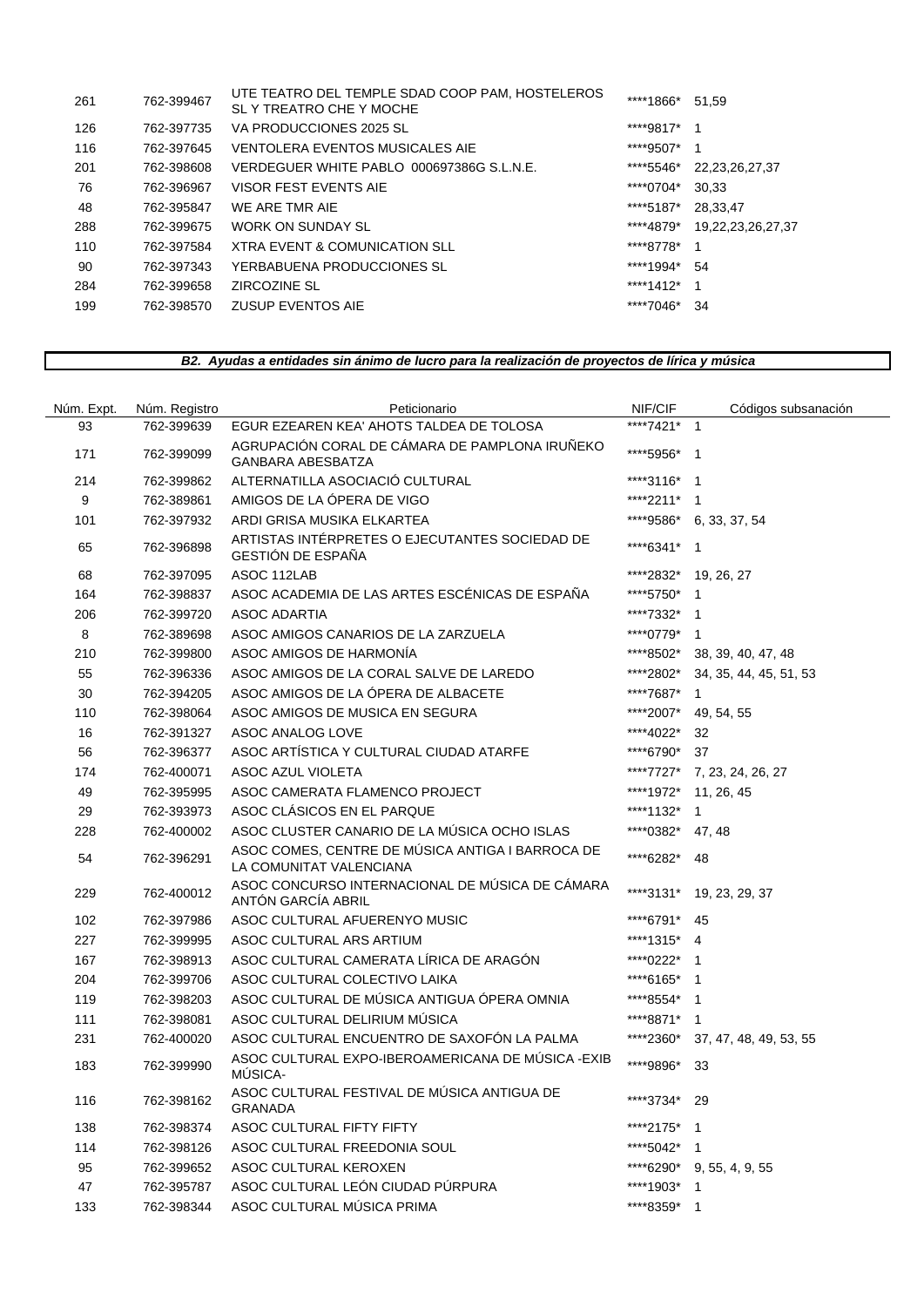| 219            | 762-399938 | ASOC CULTURAL MUSICANTES                                                                                                           | ****8303*           | 1                       |
|----------------|------------|------------------------------------------------------------------------------------------------------------------------------------|---------------------|-------------------------|
| 211            | 762-399803 | ASOC CULTURAL OPERAFUERTEVENTURA                                                                                                   | ****7324*           | 32                      |
| 145            | 762-398409 | ASOC CULTURAL ORQUESTA DEL CANTÁBRICO                                                                                              | ****8043*           | 28, 45                  |
| 143            | 762-398399 | ASOC CULTURAL POR LA MÚSICA                                                                                                        | *****7582*          | 27, 37                  |
| 51             | 762-396070 | ASOC CULTURAL PÓRTICO MUSICAL DE OURENSE                                                                                           | ****1524*           | -1                      |
| 187            | 762-399321 | ASOC CULTURAL REYES BARTLET                                                                                                        | ****4284*           | 1                       |
| 154            | 762-398497 | ASOC CULTURAL TALLER SONORO                                                                                                        | ****4186*           | 19, 22, 27              |
| 4              | 762-387271 | ASOC CULTURAL TARAB HISPANICA                                                                                                      | ****4010*           | 1                       |
| 213            | 762-399847 | ASOC CULTURAL TRES POR CUATRO                                                                                                      | ****3959*           | 32, 47, 48              |
| 209            | 762-399740 | ASOC CULTURAL TRÍO ASSAI                                                                                                           | ****7248*           | 48                      |
| 162            | 762-398797 | ASOC CULTURAL VERTIXE                                                                                                              | ****5129*           | $\mathbf{1}$            |
| 237            | 762-400062 | ASOC CULTURAL XINGROS                                                                                                              | ****5341*           | 48, 53                  |
| 15             | 762-391318 | ASOC DE AMIGOS DEL JAZZ ESCOBIJAZZ                                                                                                 | ****1279*           | $\mathbf 1$             |
| 41             | 762-394901 | ASOC DE FESTIVALES DE MÚSICA                                                                                                       | ****4942* 1         |                         |
| $\overline{2}$ | 762-386782 | ASOC DE GUITARRA DE MONFORTE DE LEMOS                                                                                              | ****1324*           | -1                      |
| 241            | 762-396325 | ASOC DE MUJERES DE LA INDUSTRIA DE LA MÚSICA                                                                                       | ****5000*           | 1, 7                    |
| 233            | 762-400043 | ASOC DE MÚSICA CREATIVA DR. BOBÓ                                                                                                   | ****7675*           | -1                      |
| 169            | 762-398932 | ASOC DE MÚSICOS DE BANDAS PROFESIONALES                                                                                            | *****2287*          | - 1                     |
| 70             | 762-397193 | ASOC DE PROMOTORES MUSICALES                                                                                                       | ****3789*           | 1                       |
| 178            | 762-399213 | ASOC EARLY MUSIC PROJECT                                                                                                           | ****0506*           | 1                       |
| 92             | 762-397907 | ASOC ENIGMA DE ZARAGOZA                                                                                                            | ****0739*           | $\mathbf 1$             |
| 135            | 762-398366 | ASOC ENSEMBLE QUADRIVIUM                                                                                                           | ****6233*           | -1                      |
| 31             | 762-394269 | ASOC ESPAÑOLA DE DIRECTORES DE CORO                                                                                                | ****8735*           | 1                       |
| 127            | 762-398238 | ASOC ESPAÑOLA DE DOCUMENTACIÓN MUSICAL                                                                                             | ****4760*           | 1                       |
| 73             | 762-397274 | ASOC ESPAÑOLA DE EDITORES DE MÚSICA (AEDEM)                                                                                        | ****8384*           | 1                       |
| 81             | 762-397569 | ASOC ESPAÑOLA DE FESTIVALES DE MÚSICA CLÁSICA                                                                                      | ****2265*           | -1                      |
| 37             | 762-394790 | ASOC ESPAÑOLA DE ORQUESTAS SINFÓNICAS                                                                                              | ****4470*           | $\mathbf 1$             |
| 34             | 762-394583 | ASOC ESPAÑOLA DE TEATROS FESTIVALES Y TEMPORADAS<br>ESTABLES DE OPERA DE ESPAÑA                                                    | ****2237*           | - 1                     |
| 1              | 762-382820 | ASOC ESTIVAL CUENCA                                                                                                                | ****0654*           | 1                       |
| 86             | 762-397768 | ASOC EUCARÍSTICA DEL CABALLERO DE GRACIA                                                                                           | ****0349*           | 4                       |
| 20             | 762-392586 | ASOC FESTIVAL DE MÚSICA DE TRES CANTOS                                                                                             | ****7012*           | 1                       |
| 69             | 762-397122 | <b>ASOC GAZPATXOROCK</b>                                                                                                           | ****5468*           | 1                       |
| 140            | 762-398384 | ASOC GRUPO COSMOS 21                                                                                                               | ****7205*           | $\mathbf 1$             |
| 27             | 762-393847 | ASOC GUITARRÍSTICA DE MADRID AGM                                                                                                   | ****8108*           | 45                      |
| 238            | 762-400067 | ASOC JUVENIL CORO DE JÓVENES DE MADRID                                                                                             | ****2276* 6, 37, 38 |                         |
| 224            | 762-399962 | ASOC LA MELONA                                                                                                                     | *****3800*          | 26, 37, 48              |
| 193            | 762-399433 | <b>ASOC LIVE MUSIC</b>                                                                                                             | ****0050*           | 22, 23, 26, 27, 34      |
| 83             | 762-397632 | ASOC MADRILEÑA DE COMPOSITORES                                                                                                     | ****2049*           | 1                       |
| 50             | 762-396063 | ASOC MILNOVECIENTOS VEINTIDÓS FLAMENCO FESTIVAL<br>(MILNOFF)                                                                       | ****9463*           | 32, 45                  |
| 136            | 762-398372 | ASOC MINISTRILES DE MARSIAS                                                                                                        | ****7076*           | 44                      |
| 107            | 762-398051 | ASOC MUSICAL FIOP FESTIVAL INTERNACIONAL DE<br>OCHOTES DE PORTUGALETE                                                              | ****0288*           | 48                      |
| 117            | 762-398178 | ASOC MUSICAL ORQUESTA IBÉRICA                                                                                                      | ****3758*           | 1                       |
| 215            | 762-399878 | ASOC MÚSICO CULTURAL LAS MUSAS DE GUADALUPE                                                                                        | ****8442*           | 30, 34, 37, 45          |
| 217            | 762-399912 | ASOC MUTEK.ES.                                                                                                                     | ****9288*           | 37, 45                  |
| 208            |            | ASOC NK GESTIÓN CULTURAL                                                                                                           | ****5772*           | 1                       |
| 82             | 762-397601 | ASOC ORQUESTA DE CÁMARA DE BORMUJOS                                                                                                | ****4799*           | $\mathbf{1}$            |
| 99             | 762-399681 | ASOC ORQUESTA SINFÓNICA DE LAS PALMAS                                                                                              | ****6049*           | 37                      |
| 236            | 762-400047 | ASOC PARA LA DIFUSIÓN MÚSICA ANTIGUA 'EL PARNASO<br>ESPAÑOL'                                                                       | ****0711*           | 33, 37                  |
| 246            |            | ASOC PARA LA INV, SALVAGUARDA Y FOMENTO<br>BIODIVERSIDAD ARTESANÍA ALIMENTERIA Y SALUD<br>INTEGRAL SER HUMANO Y DEL MEDIO AMBIENTE | ****8392*           | 23, 24, 26, 32, 47, 48  |
| 84             | 762-397634 | ASOC PLURAL ENSEMBLE DE MADRID                                                                                                     | ****5403*           | $\overline{\mathbf{1}}$ |
| 195            | 762-399494 | ASOC REPRESENTANTES TÉCNICOS DEL ESPECTÁCULO                                                                                       | ****7693*           | $\mathbf{1}$            |
| 122            | 762-398216 | <b>ASOC RITMO VITAL</b>                                                                                                            | ****6508*           | 37, 44, 48              |
| 25             | 762-393578 | ASOC SIERENSE DE AMIGOS DE LA MÚSICA                                                                                               | ****8429*           | 45, 46                  |
|                |            |                                                                                                                                    |                     |                         |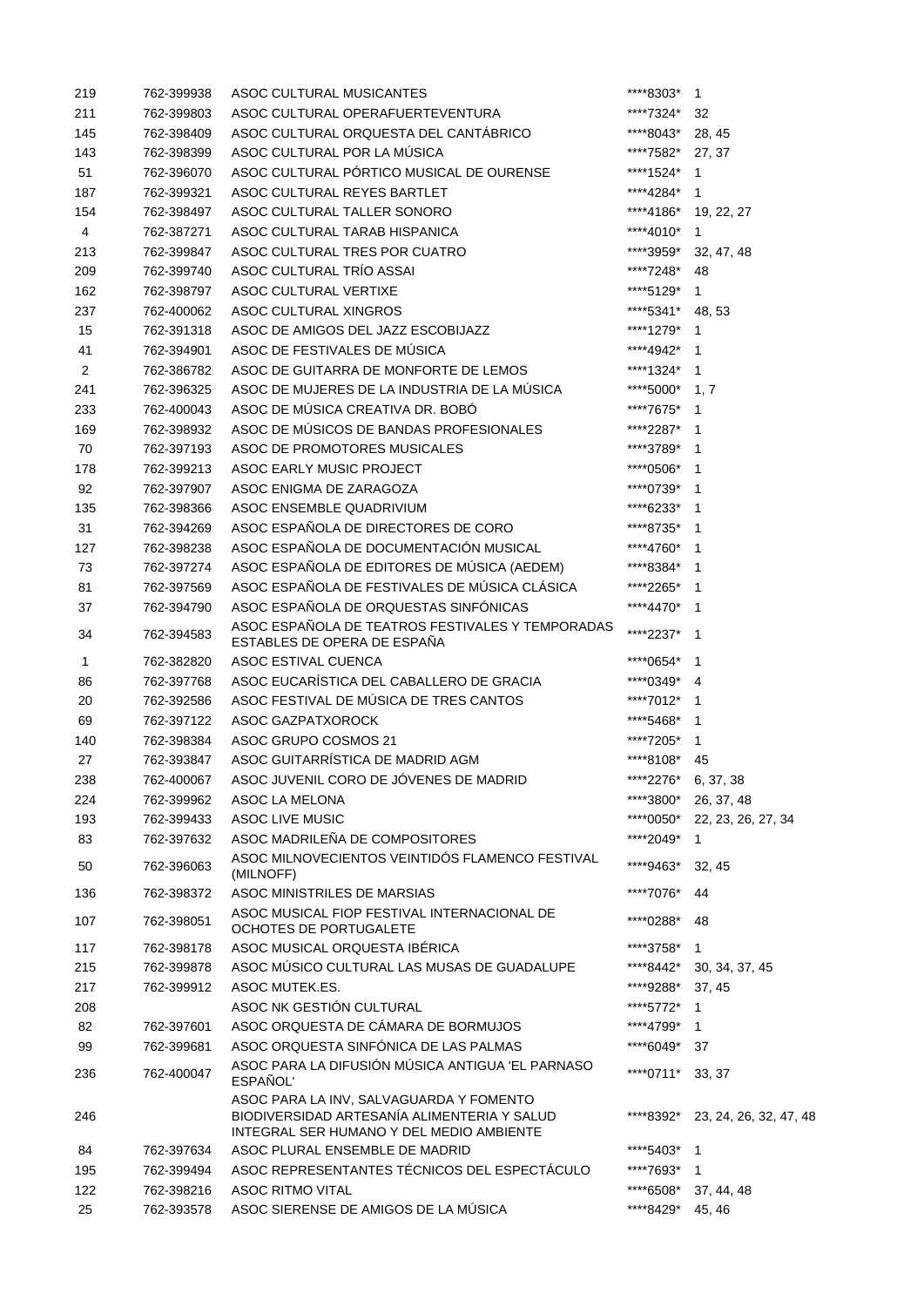| 192 | 762-399382 | <b>ASOC SONORA NEOARS</b>                                                                                                         | *****7898*  | $\mathbf{1}$                                 |
|-----|------------|-----------------------------------------------------------------------------------------------------------------------------------|-------------|----------------------------------------------|
| 66  | 762-396932 | ASOC TIEMPO DE ZARZUELA                                                                                                           | ****9309*   | $\mathbf{1}$                                 |
| 62  | 762-396801 | <b>ASOC TRASTEARTE</b>                                                                                                            | ****5160*   | $\mathbf{1}$                                 |
| 125 | 762-398234 | <b>ASOC TRIO MUSICALIS</b>                                                                                                        | ****7344*   | 54                                           |
| 40  | 762-394897 | <b>ASOC ZAHIR ENSEMBLE</b>                                                                                                        | ****4728*   | $\mathbf 1$                                  |
| 194 | 762-399439 | ASOC. ARSACTUS                                                                                                                    | ****4873*   | 19, 23, 27                                   |
| 103 | 762-398017 | ASOC. CULTURAL DE TUNOS DE PERITOS DE ALGECIRAS                                                                                   | ****9039*   | 11, 19, 24, 34, 45, 47                       |
| 59  | 762-396583 | ASOC. LANDARBASO ETA LANDARBASO, TXIKI ABE                                                                                        | ****8921*   | 1                                            |
|     |            |                                                                                                                                   |             |                                              |
| 179 | 762-399249 | ASOC. PROMUSICA Y GUITARRA                                                                                                        | ****0967*   | 27                                           |
| 13  | 762-390630 | ASOCIACIÓN 'MUSIKARI EHM-MEH' EUSKAL HERRIKO<br>MUSIKARIAK - MUSICOS DE EUSKAL HERRIA                                             | *****2873*  | $\overline{\phantom{1}}$                     |
| 225 | 762-399987 | ASOCIACIÓN AGRUPACIÓN MUSICAL DE LA UNIÓN                                                                                         | ****8541*   | 11, 13, 19, 22, 27, 33, 37, 45, 46           |
| 128 | 762-398266 | ASOCIACIÓN AMIGOS DE RAFAEL IZQUIERDO                                                                                             | ****1302*   | 19, 22, 23, 26, 27, 37                       |
| 147 | 762-398414 | ASOCIACIÓN AURAMÚSICA                                                                                                             | ****4102*   | $\mathbf{1}$                                 |
| 11  | 762-390466 | ASOCIACIÓN CENTRO DE INICIATIVAS TURÍSTICAS DE<br><b>TOLOSA</b>                                                                   | ****6916*   | $\overline{1}$                               |
| 146 | 762-398410 | ASOCIACIÓN CORO CÁMARA AINUR                                                                                                      | ****0663*   | 23, 27                                       |
| 131 | 762-398308 | ASOCIACIÓN CULTURAL AMIGOS DE LA MÚSICA DE ÚBEDA                                                                                  | *****2945*  | $\mathbf 1$                                  |
| 113 | 762-398120 | ASOCIACIÓN CULTURAL AMIGOS DE LA ZARZUELA<br><b>FEDERICO ROMERO</b>                                                               | ****0504*   | 37                                           |
| 132 | 762-398311 | ASOCIACIÓN CULTURAL COORDINADORA ESTATAL DE                                                                                       | ****7734*   | $\mathbf{1}$                                 |
|     |            | SALAS DE MÚSICA PRIVADAS EN DIRECTO                                                                                               |             |                                              |
| 126 | 762-398236 | ASOCIACIÓN CULTURAL MUSICAL ATLANTIC ART COMUNITY                                                                                 | ****1188*   | 40                                           |
| 176 | 762-399172 | ASOCIACIÓN CULTURAL OCAS                                                                                                          | ****7905*   | 11, 19, 22, 23, 26, 27, 37                   |
| 199 | 762-399632 | ASOCIACIÓN CULTURAL SONIDO EXTREMO                                                                                                | ****8657*   | 30, 33, 40, 44                               |
| 44  | 762-395404 | ASOCIACIÓN DE DESARROLLO RURAL URREMENDI                                                                                          | ****8202*   | 34, 45, 46                                   |
| 168 | 762-398920 | ASOCIACIÓN DE GRUPOS ESPAÑOLES DE MÚSICA ANTIGUA -<br><b>GEMA</b>                                                                 | ****9922*   | $\mathbf{1}$                                 |
| 23  | 762-393502 | ASOCIACIÓN DE MÚSICA CONTEMPORÁNEA GARAIKIDEAK                                                                                    | ****3807*   | 53                                           |
| 144 | 762-398405 | ASOCIACIÓN DE PROMOTORES MUSICALES DE LA<br>COMUNIDAD VALENCIANA                                                                  | *****3900*  | $\overline{1}$                               |
| 198 | 762-399574 | ASOCIACIÓN E 7.2                                                                                                                  | ****1902*   | $\overline{1}$                               |
| 137 | 762-398373 | ASOCIACIÓN FRAMES PERCUSSION                                                                                                      | ****6202*   | 49, 55                                       |
| 90  | 762-397874 | ASOCIACIÓN GAYARRE AMIGOS DE LA ÖPERA                                                                                             | ****6284*   | $\overline{1}$                               |
|     |            |                                                                                                                                   |             |                                              |
| 22  | 762-393444 | ASOCIACIÓN KURAIA GRUPO DE MÚSICA CONTEMPORÁNEA<br>DE BILBAO-BILBOKO MUSIKA GARAIKIDE TALDEA                                      | ****1310* 1 |                                              |
| 58  | 762-396463 | ASOCIACIÓN LA RUEDA DE MADRID                                                                                                     |             | ****7158* 11, 37, 45                         |
| 26  | 762-393843 | ASOCIACIÓN LÍRICA LUIS MARIANO IRÚN                                                                                               | ****3058*   | 1                                            |
| 156 | 762-398621 | ASOCIACIÓN MÁS MÚSICAS ESPAÑA                                                                                                     | ****9272*   | 19, 24, 35, 45, 47                           |
|     |            | ASOCIACIÓN MERKLIN DE AMIGOS DEL ÓRGANO DE LA                                                                                     |             |                                              |
| 104 | 762-398039 | REGIÓN DE MURCIA                                                                                                                  | *****7680*  | 33                                           |
| 124 | 762-398230 | ASOCIACIÓN MUSETHICA                                                                                                              | ****6855*   | $\overline{\mathbf{1}}$                      |
| 218 | 762-399924 | ASOCIACIÓN MUSICAL CORO EL LEÓN DE ORO                                                                                            | ****6559*   | $\overline{1}$                               |
| 155 | 762-398508 | ASOCIACIÓN ÓPERA DE CÁMARA DE NAVARRA                                                                                             | ****7603*   | $\overline{1}$                               |
| 223 | 762-399959 | ASOCIACIÓN PAMPLONA JAZZ / IRUÑA JAZZ                                                                                             | ****5706*   | $\overline{1}$                               |
| 185 | 762-399314 | ASOCIACIÓN PARA LA DIFUSIÓN CULTURAL DE MÚSICAS<br>HISTÓRICAS FRANCISCO GUERRERO                                                  | ****8324*   | 22, 23, 26, 27                               |
| 118 | 762-398186 | ASOCIACIÓN PARA LA PROMOCIÓN Y DIVULGACIÓN DE<br>CONCIERTOS, CICLOS, EVENTOS Y FESTIVALES MUSICALES<br>DE LA COMUNIDAD VALENCIANA |             | ****8603* 19, 26, 34, 48                     |
| 153 | 762-398485 | ASOCIACIÓN PLATAFORMA JAZZ ESPAÑA                                                                                                 | ****4403*   | $\mathbf{1}$                                 |
| 191 | 762-399374 | ASOCIACIÓN POETRY SLAM MÓSTOLES                                                                                                   | ****0926*   | 22, 23, 26, 27, 37                           |
| 97  | 762-399659 | ASOCIACIÓN POR ANTEQUERA                                                                                                          | ****6414*   | 11, 19, 32, 34, 37                           |
| 152 | 762-398479 | ASOCIACIÓN PROPULSADA                                                                                                             | ****5655*   | $\mathbf 1$                                  |
|     |            | ASOCIACIÓN TDM TRÍO DE MAGIA                                                                                                      |             |                                              |
| 134 | 762-398358 |                                                                                                                                   | ****5079*   | $\mathbf 1$                                  |
| 188 | 762-399345 | ASOCIACIÓN TEATRO LÍRICO ANDALUZ                                                                                                  | ****4274*   | 23, 26, 37                                   |
| 64  | 762-396888 | ASOCIACIÓN VOLVEMOS CON MÚSICA                                                                                                    | ****7579*   | 11, 45                                       |
| 226 | 762-399989 | ASOCIACIÓN XUVENTUDES MUSICAIS EIXO ATLÁNTICO                                                                                     |             | ****7643* 11, 22, 24, 26, 37, 38, 39, 45, 47 |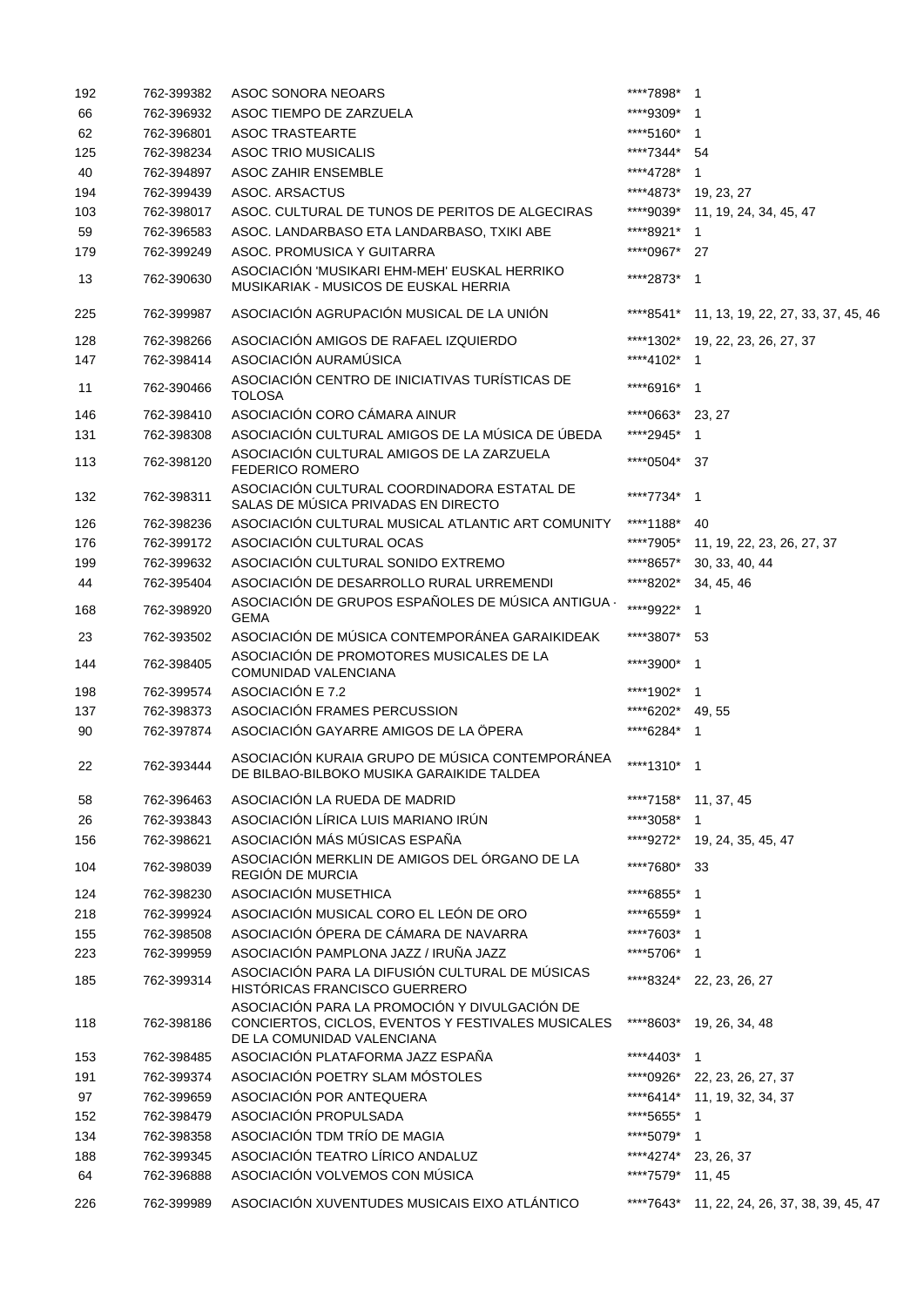| 149            | 762-398432               | ASSOCIACIÓ ARTISTICA FORZAR SALIDA                                                    | ****5079*              | 1              |
|----------------|--------------------------|---------------------------------------------------------------------------------------|------------------------|----------------|
| 230            | 762-400014               | ASSOCIACIÓ BIORITMO                                                                   | ****5035*              | 23, 37, 47, 48 |
| 112            | 762-398092               | ASSOCIACIO COL.LECTIU MIXTUR                                                          | ****2585*              | 1              |
| 239            | 762-400070               | ASSOCIACIÓ CULTURAL ESSENCIES                                                         | ****8645*              | 23, 37, 48     |
| 89             | 762-397848               | ASSOCIACIÓ CULTURAL FIT CIUTAT DE XIXONA                                              | ****6495*              | 27             |
| 212            | 762-399827               | ASSOCIACIÓ CULTURAL I MEDI AMBIENTAL ARRELS                                           | ****1960*              | 28, 32, 46     |
| 74             | 762-397407               | ASSOCIACIÓ DE SALES DE CONCERTS DE CATALUNYA                                          | ****6647*              | 32             |
| 85             | 762-397704               | ASSOCIACIÓ DEL CONCURS INTERNACIONAL D'EXECUCIÓ<br>MUSICAL MARIA CANALS DE BARCELONA  | ****1586*              | 1              |
| 141            | 762-398385               | ASSOCIACIÓ FESTIVAL DE MÚSICA ANTIGA DELS PIRINEUS                                    | *****2003*             | 1              |
| 120            | 762-398204               | ASSOCIACIÓ FRANZ SCHUBERT                                                             | ****4036*              | 19             |
| 98             | 762-399669               | ASSOCIACIÓ KEBYART ENSEMBLE                                                           | ****7181*              | 1              |
| $\overline{7}$ | 762-389641               | ASSOCIACIÓ LA CAMERATA                                                                | ****4513*              | 19, 32, 44, 45 |
| 205            | 762-399707               | ASSOCIACIÓ MÚSICA ACTUAL                                                              | ****1976*              | 1              |
| 190            | 762-399358               | ASSOCIACIÓ MÚSICA TROBADA                                                             | ****8922*              | 37, 48         |
|                | 762-399694               | ASSOCIACIÓ ORQUESTRA DE CAMBRA CATALANA                                               |                        |                |
| 201            |                          | ASSOCIACIÓ PROFESIONAL DE REPRESENTANTS                                               | ****2759*              | 1              |
| 77             | 762-397478               | PROMOTORS I MANAGEMENT DE CATALUNYA                                                   | *****2460*             | 1              |
| 157            | 762-398634               | ASSOCIACIÓ REPÚBLICA DE LA CULTURA                                                    | ****5444*              | 22, 47         |
| 148            | 762-398419               | ATENEU DE DENIA                                                                       | ****0377*              | 1              |
| 248            | 762-399635               | <b>BULEGO MUSIKA ELKARTEA</b>                                                         | ****7957*              | 7, 29, 30, 39  |
| 177            | 762-399190               | CAJA DE BURGOS FUNDACIÓN BANCARIA                                                     | ****0078*              | 19, 23, 27, 37 |
| 87             | 762-397773               | CAMPO DE INTERFERENCIAS                                                               | ****8596*              | 1              |
| 207            | 762-399726               | CASA DE LA MÚSICA DE MANRESA SCCL                                                     | ****9499*              | 45             |
| 130            | 762-398295               | CENTRE INTERNACIONAL DE MÚSICA ANTIGA FUNDACIÓ<br><b>PRIVADA</b>                      | ****3401*              | 38, 39, 44     |
| 244            |                          | COLEGIO DE ESPAÑA, CIUP.                                                              | *****2234*             | 1              |
| 142            | 762-398396               | COMPAÑÍA LÍRICA AFICIONADOS PEPE EIZAGA                                               | ****1509*              | 1              |
| 139            | 762-398379               | CONFEDERACIÓN DE JUVENTUDES MUSICALES DE ESPAÑA<br><b>JM ESPAÑA</b>                   | ****9055*              | 37             |
| 220            | 762-399941               | CONFEDERACIÓN ESPAÑOLA DE SOCIEDADES MUSICALES                                        | ****0747*              | 1              |
| 61             | 762-396744               | CONSELL CATALÀ DE LA MÚSICA                                                           | ****2403*              | 32             |
| 242            |                          | <b>CONTINUUM XXI</b>                                                                  | ****4120*              | 1              |
| 80             | 762-397561               | CORAL Y ESCOLANÍA CORAZÓN DE MARÍA-MARIAREN<br><b>BIHOTZA ABESBATZAAI</b>             | ****7901*              | 34, 37         |
| 180            | 762-399252               | <b>CORO EASO</b>                                                                      | ****6912*              | 44             |
| 235            | 762-400045               | <b>CUARTO DE TONO</b>                                                                 | ****4775*              | 31, 37         |
| 36             | 762-394732               | CURSOS UNIVERSITARIOS E INTERNACIONALES DE MÚSICA<br><b>EN COMPOSTELA</b>             | ****6655*              | 1              |
| 186            | 762-399315               | DEARTE CONTEMPORÁNEO                                                                  | ****0406*              | $\mathbf{1}$   |
| 17             | 762-392072               | DEMETRIO JESÚS RIGOPOULOS GONZÁLEZ                                                    | ****7061*              | 9              |
| 105            | 762-398044               | EHMBE EUSKAL HERRIKO MUSIKA BULEGO ELKARTEA                                           | ****3216*              | 49, 56         |
| 196            | 762-399536               | EL BOSQUE SONORO ASOCIACIÓN                                                           | ****6078*              | 45             |
|                |                          |                                                                                       |                        |                |
| 175            | 762-399163               | <b>ENSEMBLE PROJECTE</b>                                                              | ****4336*              | 1              |
| 129            | 762-398280               | ERRABAL ELKARTE SOZIO KULTUHALA<br>EUSKAL HERRIKO ABESBATZEN ELKARTEA -               | ****6343*<br>****6735* | $\mathbf 1$    |
| 63             | 762-396827               | CONFEDERACIÓN DE COROS DEL PAÍS VASCO<br>FEDERACIÓ SOCIETATS MUSICALS DE LA COMUNITAT |                        | 1              |
| 240            | 762-397313<br>762-398902 | <b>VALENCIANA</b><br>FEDERACIÓN DE COROS DE NAVARRA                                   | ****5212*<br>****0348* | 7,34<br>37     |
| 165            |                          |                                                                                       |                        |                |
| 222            | 762-399956               | FEDERACIÓN DE LA MÚSICA DE ESPAÑA                                                     | ****9990*              | 1              |
| 10             | 762-390242               | FEDERACIÓN ESPAÑOLA DE AGRUPACIONES DE FOLCLORE                                       | ****6556*              | 38, 39, 42     |
| 172            | 762-399108               | FESTIVAL DE JAZZ DE VITORIA-GASTEIZ                                                   | ****3933*              | $\mathbf 1$    |
| 24             | 762-393531               | FESTIVAL INTERNACIONAL DE MÚSICA DE TECLA<br><b>ESPAÑOLA FIMFE</b>                    | ****9720*              | $\mathbf 1$    |
| 5              | 762-388767               | FESTIVAL INTERNACIONAL DE PRIMAVERA ANDRÉS<br><b>SEGOVIA</b>                          | ****3565*              | 1              |
| 75             | 762-397427               | FUND MEDITERRÁNIA FIRA D'ESPECTACLES D'ARREL<br><b>TRADICIONAL</b>                    | ****2937*              | 1              |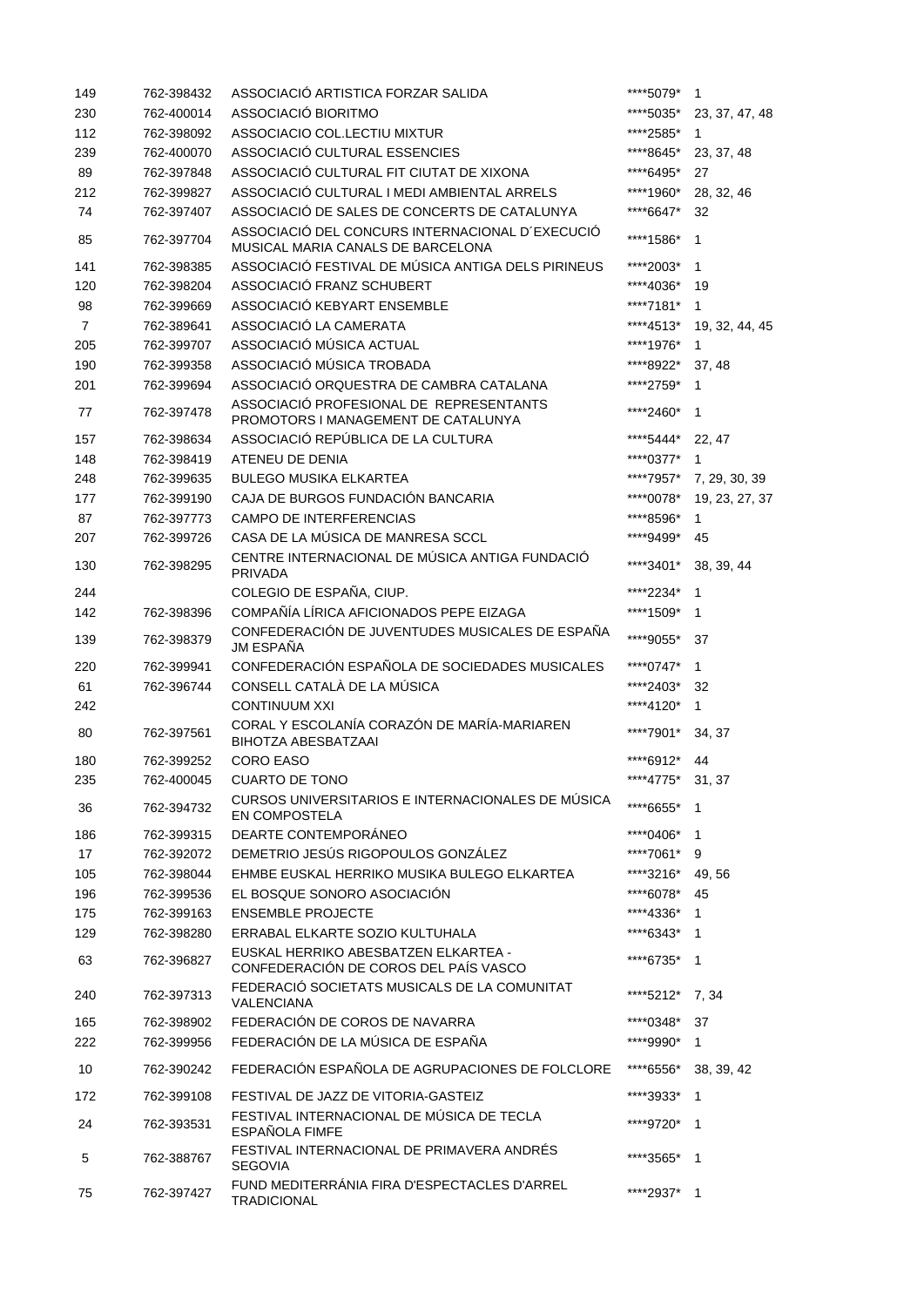| 57  | 762-396452 | FUNDACIÓ BZM DE DIVULGACIÓ DE LA MÚSICA DE BACH                                                                                             |                  | ****7003* 32, 47, 48                 |
|-----|------------|---------------------------------------------------------------------------------------------------------------------------------------------|------------------|--------------------------------------|
| 71  | 762-397215 | FUNDACIÓ CASTELL DE PERELADA                                                                                                                | ****4301*        | $\overline{\phantom{1}}$             |
| 48  | 762-395986 | FUNDACIÓ CULTURAL CDM DE LA COMUNITAT VALENCIANA<br>CENTRE INTERNACIONAL PER A LA MÚSICA LA TRADICIÓ I<br>EL PATRIMONI DE LA CORONA D'ARAGO | ****6301*        | 48                                   |
| 46  | 762-395665 | FUNDACIÓ ÒPERA A CATALUNYA                                                                                                                  | ****4464*        | 33                                   |
| 234 | 762-400044 | FUNDACIÓ ORFEÓ LLEIDATA                                                                                                                     | ****7103*        | 38, 39                               |
| 19  | 762-392532 | FUNDACIÓ PRIVADA VICTORIA DE LOS ÁNGELES                                                                                                    | ****8270*        | 1                                    |
| 33  | 762-394574 | FUNDACIÓ PRIVADA TALLERS DE MUSICS                                                                                                          | ****8001* 1      |                                      |
| 43  | 762-395401 | FUNDACIÓN DON JUAN DE BORBÓN                                                                                                                | ****4737*        | - 1                                  |
| 45  | 762-395599 | FUNDACIÓN EUTHERPE                                                                                                                          | ****9674*        | $\overline{1}$                       |
| 78  | 762-397498 | FUNDACIÓN GABEIRAS LEGALMUSIC                                                                                                               | ****1911*        | -1                                   |
| 53  | 762-396192 | FUNDACIÓN GARCÍA ESTEBAN                                                                                                                    | ****7495*        | -1                                   |
| 76  | 762-397432 | FUNDACIÓN INDUSTRIAS CREATIVAS                                                                                                              | ****1449*        | $\mathbf{1}$                         |
| 197 | 762-399559 | FUNDACIÓN INSTRUMENTOS MUSICALES CON HISTORIA                                                                                               | ****2221*        | $\mathbf 1$                          |
| 161 | 762-398784 | FUNDACIÓN MISTERIO DE OBANOS                                                                                                                | ****5085*        | 37, 53                               |
| 173 | 762-399116 | FUNDACIÓN MUSIC FOR ALL                                                                                                                     | ****6734*        | 33, 37, 38, 39                       |
| 200 | 762-399687 | FUNDACIÓN MÚSICA CREATIVA                                                                                                                   | ****8018*        | 37                                   |
| 189 | 762-399346 | FUNDACIÓN MUSICAL ACA                                                                                                                       | ****5613*        | 37                                   |
| 35  | 762-394701 | FUNDACIÓN NINO DÍAZ                                                                                                                         | ****8596*        | $\mathbf{1}$                         |
| 14  | 762-390768 | <b>FUNDACIÓN ORFEO</b>                                                                                                                      | ****4464*        | 1                                    |
| 28  | 762-393866 | FUNDACIÓN PRIVADA FRANCESC VIÑAS                                                                                                            | ****4547*        | 1                                    |
| 166 | 762-398911 | FUNDACIÓN PSICO-BALLET MAITE LEÓN                                                                                                           | ****9294*        | 1                                    |
| 106 | 762-398049 | FUNDACIÓN XESÚS BAL Y GAY                                                                                                                   | ****1776*        | $\mathbf 1$                          |
| 100 | 762-397924 | <b>GUSTAV MAHLER JOGENDORCHESTER</b>                                                                                                        | ****6368*        | 44                                   |
| 38  | 762-394882 | HAUSPOZ EUSKALERRIKO AKORDEOI ELKARTEA                                                                                                      | ****6238*        | $\mathbf{1}$                         |
| 121 | 762-398206 | <b>IBERAMERIK CONCERT ASSOCIACIÓ</b>                                                                                                        | ****3189* 1      |                                      |
| 163 | 762-398823 | IN SONORA MUESTRA DE ARTE SONORO E INTERACTIVO                                                                                              | ****9491*        | 29, 34                               |
| 123 | 762-398221 | JAZZ OBERT ASSOCIACIÓ D'ALIGATORS                                                                                                           | ****3143*        | $\mathbf{1}$                         |
| 232 | 762-400026 | JOVENTUTS MUSICALS DE TORROELLA DE MONTGRÍ                                                                                                  | ****9933*        | 6, 55, 57                            |
| 18  | 762-392211 | JUVENTUDES MUSICALES DE ALBACETE                                                                                                            | ****0420*        | $\mathbf{1}$                         |
| 88  | 762-397778 | JUVENTUDES MUSICALES DE AVILÉS                                                                                                              | ****6273*        | 32                                   |
| 72  | 762-397248 | JUVENTUDES MUSICALES DE MADRID                                                                                                              | ****8325*        | $\overline{4}$                       |
| 247 | 762-399347 | LA PARCERÍA                                                                                                                                 |                  | ****5210* 33, 34, 56                 |
| 158 | 762-398677 | LA XATA LA RIFA ASOC CULTURAL                                                                                                               |                  | ****3976* 26, 27, 37                 |
| 203 | 762-399705 | MÁS QUE ÓPERA                                                                                                                               | ****5589* 1      |                                      |
| 96  | 762-398091 | MOVIMENT CORAL CATALA -MCC-                                                                                                                 | ****9229*        | $\mathbf{1}$                         |
| 94  | 762-399646 | MUSICA PER A LA VIDA                                                                                                                        | ****0031*        | -31                                  |
| 216 | 762-399899 | MUSIKAGILEAK EUSKAL HERRIKO MUSIKAGILEEN ELKARTEA                                                                                           | ****6561*        | 4,55                                 |
| 181 | 762-399273 | NUMSKULL BRASS FESTIVAL CAUDETE                                                                                                             | ****1704* 1      |                                      |
| 245 |            | OBSERVATORIO DE MÚSICA, ARTE Y CIENCIA                                                                                                      | ****2293* 1      |                                      |
| 12  | 762-390609 | ORFEÓN COMPLUTENSE                                                                                                                          | ****2159* 1      |                                      |
| 42  | 762-395067 | ORFEÓN DONOSTIARRA / DONOSTIAKO ORFEOIA                                                                                                     | ****5113* 1      |                                      |
| 159 | 762-398682 | ORFEÓN PAMPLONÉS IRUÑEKO ORFEOIA                                                                                                            | ****5864* 1      |                                      |
| 160 | 762-398736 | ORQUESTA CLÁSICA DE VIGO                                                                                                                    |                  | ****8842* 11, 19, 22, 23, 26, 27, 37 |
| 243 |            | PEÑA ANDALUZA ALMA FLAMENCA                                                                                                                 | ****3130* 19, 23 |                                      |
| 60  | 762-396726 | PROMUSICAE - PRODUCTORES MUSICA DE ESPAÑA                                                                                                   | ****3333* 1      |                                      |
| 151 | 762-398475 | <b>QUIMELTIA</b>                                                                                                                            | ****7564*        | -54                                  |
| 182 | 762-399291 | RED DE ORGANIZADORES DE CONCIERTOS EDUCATIVOS<br><b>ROCE</b>                                                                                | ****3269*        | 34                                   |
| 91  | 762-397883 | RIBEIRA SACRA CULTURAL                                                                                                                      | ****9772* 1      |                                      |
| 6   | 762-388320 | SCHOLA ARS POLIPHÓNICA DE SANTANDER                                                                                                         | ****5371*        | -48                                  |
| 184 | 762-399311 | <b>SIGMA PROJECT</b>                                                                                                                        | ****9312* 37     |                                      |
| 21  | 762-393187 | SIN ANIMO DE TONGO                                                                                                                          | ****0266*        | $\mathbf{1}$                         |
| 52  | 762-396097 | SOCIEDAD CORAL DE BILBAO                                                                                                                    | ****3021* 1      |                                      |
| 115 | 762-398142 | SOCIEDAD CORAL ORFEÓN BURGALÉS                                                                                                              | ****2672* 23     |                                      |
| 79  | 762-397559 | SOCIEDAD ESPAÑOLA DE MUSICOLOGÍA                                                                                                            | ****8075* 1      |                                      |
|     |            |                                                                                                                                             |                  |                                      |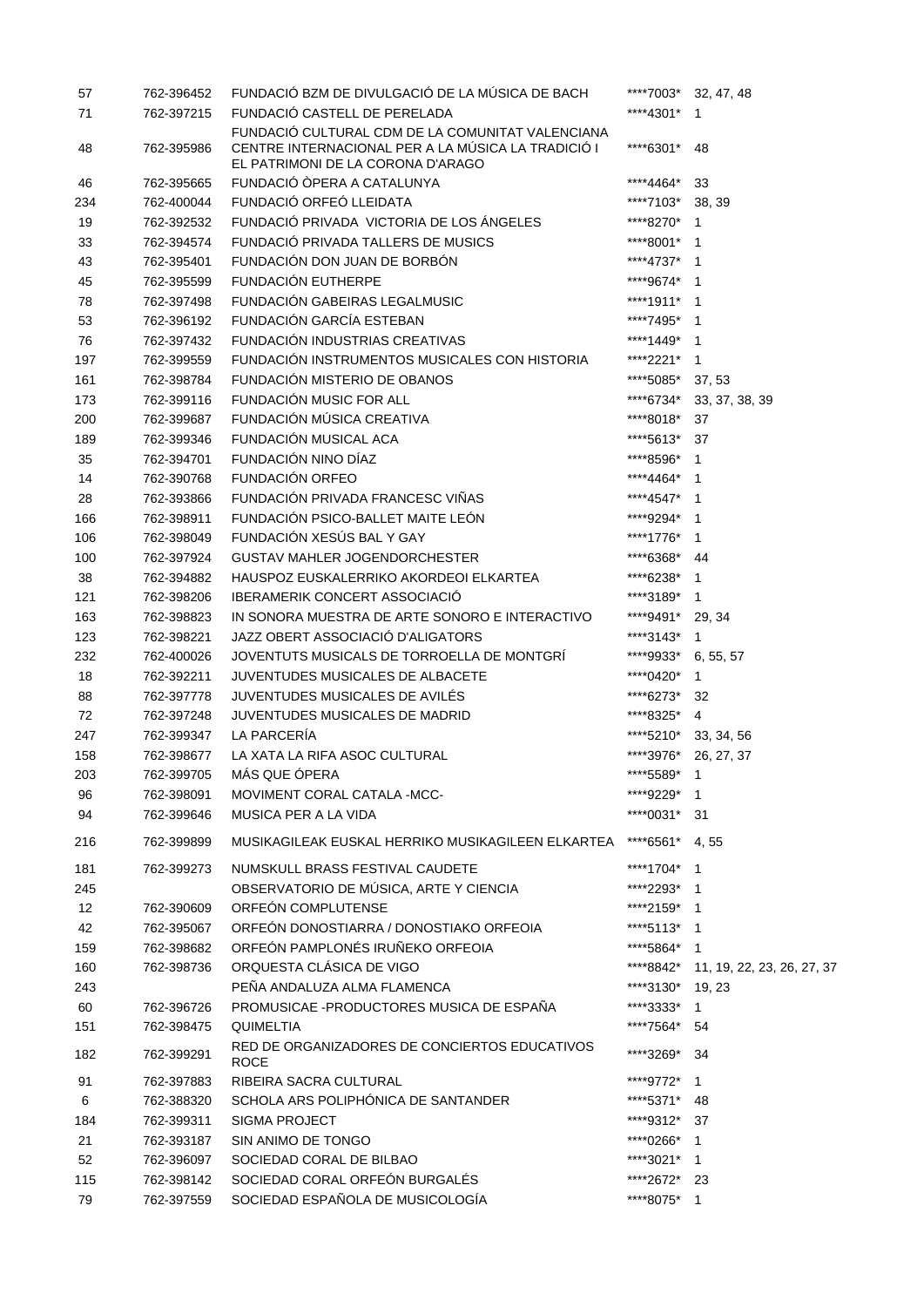| 150 | 762-398469 | SOCIEDAD FILARMONICA DE BADAJOZ                                             | *****2646*   |                        |
|-----|------------|-----------------------------------------------------------------------------|--------------|------------------------|
| 32  | 762-394477 | SOCIEDAD FLAMENCA BARCELONESA EL DORADO                                     | ****6386*    |                        |
| 67  | 762-397093 | SOCIETAT CORAL AMICS DE LA UNIÓ                                             | *****2743*   | 42, 45, 49, 54, 55, 56 |
| 109 | 762-398061 | SOCIETAT FILHARMONICA ALTEANENSE                                            | ****0060*    | 53                     |
| 170 | 762-399067 | SOCIETAT MUSICAL LA LIRA AMPOSTINA                                          | ****2703* 51 |                        |
| 3   | 762-386949 | SOCIETAT SOR DE BARCELONA ASSOCIACIÓ PER A LA<br>RECERCA I DUFUSIÓ MUSICALS | ****0055*    |                        |
| 108 | 762-398060 | SWISS ORCHESTRA GESELLSCHAFT                                                | *****229.*   | 40                     |
| 221 | 762-399946 | UNIÓN FONOGRÁFICA INDEPENDIENTE                                             | ****2251*    | - 1                    |
| 39  | 762-394893 | VALENCIAN MUSIC ASSOCIATION (VAM!)                                          | ****7244*    |                        |
| 202 | 762-399695 | ZUKAN KULTUR ELKARTEA                                                       | ****4826*    |                        |
|     |            |                                                                             |              |                        |

## *B3. Ayudas a entidades públicas para la realización de proyectos de lírica y música*

| Núm. Expt.     | Núm. Registro | Peticionario                                                                | NIF/CIF           | Códigos subsanación   |
|----------------|---------------|-----------------------------------------------------------------------------|-------------------|-----------------------|
| 15             | 762-396638    | AGENCIA ANDALUZA DE INSTITUCIONES CULTURALES                                | ****5027*         | 22                    |
| 4              | 762-393777    | AJUNTAMENT D'ALZIRA                                                         | ****1700*         | 32,48                 |
| 37             | 762-399306    | AJUNTAMENT DE POLLENÇA                                                      | ****4200*         | 19,22,27              |
| 42             | 762-398151    | ASOC CULTURAL TRES POR CUATRO                                               | ****3959* 9       |                       |
| 38             | 762-399307    | AUDITORIO DE TENERIFE SA UNIPERSONAL                                        | ****4325*         | $\mathbf{1}$          |
| 11             | 762-395825    | AYUNTAMIENTO DE AINSA-SOBRARBE                                              | ****0900*         | 27,37                 |
| 28             | 762-398878    | AYUNTAMIENTO DE ALCALA LA REAL                                              | ****0200*         | 27,37,48              |
| 40             | 762-399713    | AYUNTAMIENTO DE ALMERÍA                                                     | ****1300*         | 19,23,26,27,37,57,64  |
| 17             | 762-397203    | AYUNTAMIENTO DE CANFRANC                                                    | ****0500*         | 22,26,37              |
| 24             | 762-398045    | AYUNTAMIENTO DE CARTAGENA                                                   | ****1600*         | 32                    |
| 9              | 762-395374    | AYUNTAMIENTO DE CULLERA                                                     | ****0700*         | $\mathbf{1}$          |
| 12             | 762-395860    | AYUNTAMIENTO DE DAROCA                                                      | ****9400*         | 19,22                 |
| 39             | 762-399499    | AYUNTAMIENTO DE HUESCA                                                      | ****7300*         | 19,37,57              |
| 34             | 762-399227    | AYUNTAMIENTO DE LA RAMBLA                                                   | ****5700*         | 19,23,27,34           |
| 30             | 762-399017    | AYUNTAMIENTO DE LAS NAVAS DEL MARQUÉS                                       | ****6800*         | 22,34                 |
| 36             | 762-399265    | AYUNTAMIENTO DE PARLA                                                       | ****0600*         | 19,22,27,32           |
| 6              | 762-394348    | AYUNTAMIENTO DE SAN JAVIER                                                  | ****3500*         | 32                    |
| 31             | 762-399193    | AYUNTAMIENTO DE SORIA                                                       | ****7700*         | 22,32,37              |
| 13             | 762-395929    | AYUNTAMIENTO DE TITULCIA MADRID                                             | ****4700*         | 22,23                 |
| 33             | 762-399219    | AYUNTAMIENTO DE TORRE DE JUAN ABAD                                          | ****8400*         | 19,27,34,37           |
| 26             | 762-398562    | AYUNTAMIENTO DE TORREMOCHA DE JARAMA                                        | *****5300*        | 22,27,37              |
| 8              | 762-395238    | AYUNTAMIENTO DE VALLESECO                                                   | *****3200*        | $\overline{1}$        |
| $\overline{7}$ | 762-394358    | AYUNTAMIENTO DE VÉLEZ BLANCO                                                | ****9800*         | $\overline{1}$        |
| 21             | 762-397367    | BARAKALDO ANTZOKIA SA                                                       | ****5723*         | 19,37                 |
| 1              | 762-386353    | CENTRO DE ACTIVIDADES CULTURALES TEATRO ARRIAGA<br>SA                       | ****1120*         | 35                    |
| 10             | 762-395679    | CONSORCIO CULTURAL ALBACETE DE ALBACETE                                     | ****0301*         | $\overline{1}$        |
| 5              | 762-393810    | DIPUTACIÓN DE HUESCA                                                        | ****0000*         | $\overline{1}$        |
| 27             | 762-398843    | DIPUTACION PROVINCIAL DE JAÉN                                               | ****0000*         | $\mathbf{1}$          |
| 41             | 762-387747    | FUNDACIÓ MENORQUINA DE LOPERA                                               | ****2478* 1       |                       |
| 25             | 762-399727    | FUNDACIÓ TEATRE PRINCIPAL DE PALMA                                          | ****7681* 7,32,37 |                       |
| 3              | 762-393266    | FUNDACIÓN BALUARTE                                                          | ****6958*         | $\mathbf 1$           |
| 35             | 762-399262    | FUNDACIÓN CIDADE DA CULTURA DE GALICIA                                      |                   | ****2164* 22,23,27,32 |
| 14             | 762-396367    | FUNDACIÓN CULTURAL UNIVERSITARIA PARA LAS ARTES<br>DE JEREZ                 | ****1992* 1       |                       |
| 32             | 762-399217    | FUNDACIÓN MUNICIPAL DE CULTURA, EDUCACIÓN Y<br>UNIVERSIDAD POPULAR DE GIJÓN | ****2405* 1       |                       |
| 18             | 762-397209    | INSTITUT VALENCIÀ DE CULTURA                                                | ****5132*         | $\mathbf{1}$          |
| 29             | 762-398883    | INSTITUTO DE LA CULTURA Y DE LAS ARTES DE SEVILLA                           | ****0708*         | - 19                  |
| 20             | 762-397362    | INSTITUTO MUNICIPAL DE LAS ARTES ESCÉNICAS GRAN<br><b>TEATRO DE CORDOBA</b> | *****7800*        | 35                    |
| 22             | 762-397371    | ORGANISME AUTONOM DE FIRES I MERCATS DE VIC                                 | ****9901*         | 19,22,32,37           |
| 23             | 762-397930    | ORGANISMO AUTÓNOMO AULA DE CULTURA DE GETXO                                 | ****0695* 1       |                       |